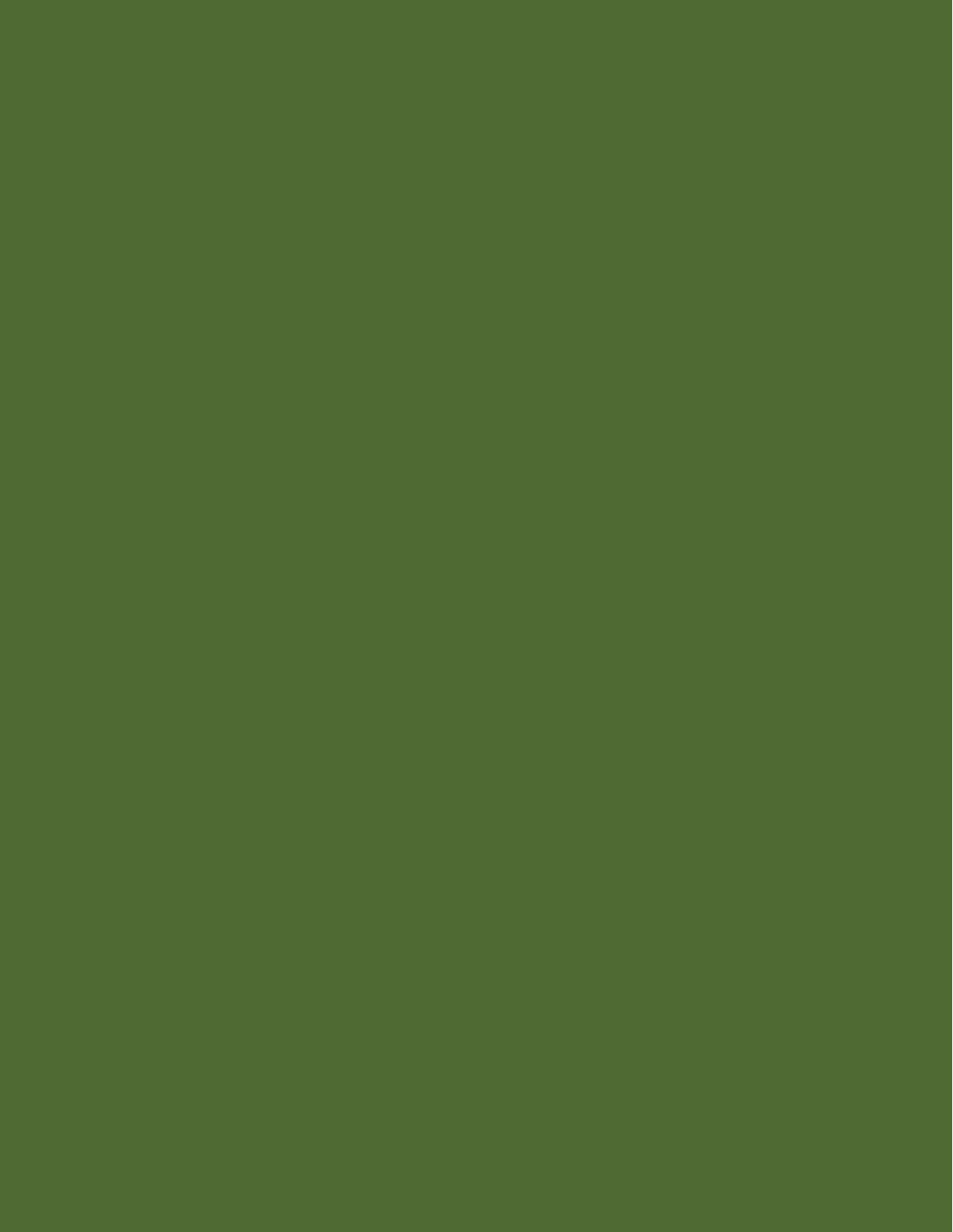# STUDENT ACTIVITIES HANDBOOK

# TABLE OF CONTENTS

Contact Us... 4 *contact info, meeting with the dean*

 $\boxed{\bigcirc}$ 

UAMS Student Organization Policies... 6

*registration, logos, misconduct, GPA requirements, tax returns, student activities account* 

# Student GPA Certification Form... 9

Student Travel... 10 *reimbursements, transportation, lodging, meeting registration, meals, international travel*

# Student Request for Professional Travel Form... 14

Special Events, Meetings & Fundraising... 15 *approvals, guest speakers, merchandise, vendors, pledging, student leadership office, health screenings*

# Screening Supplies Request Forms... 23

External Sponsorship... 25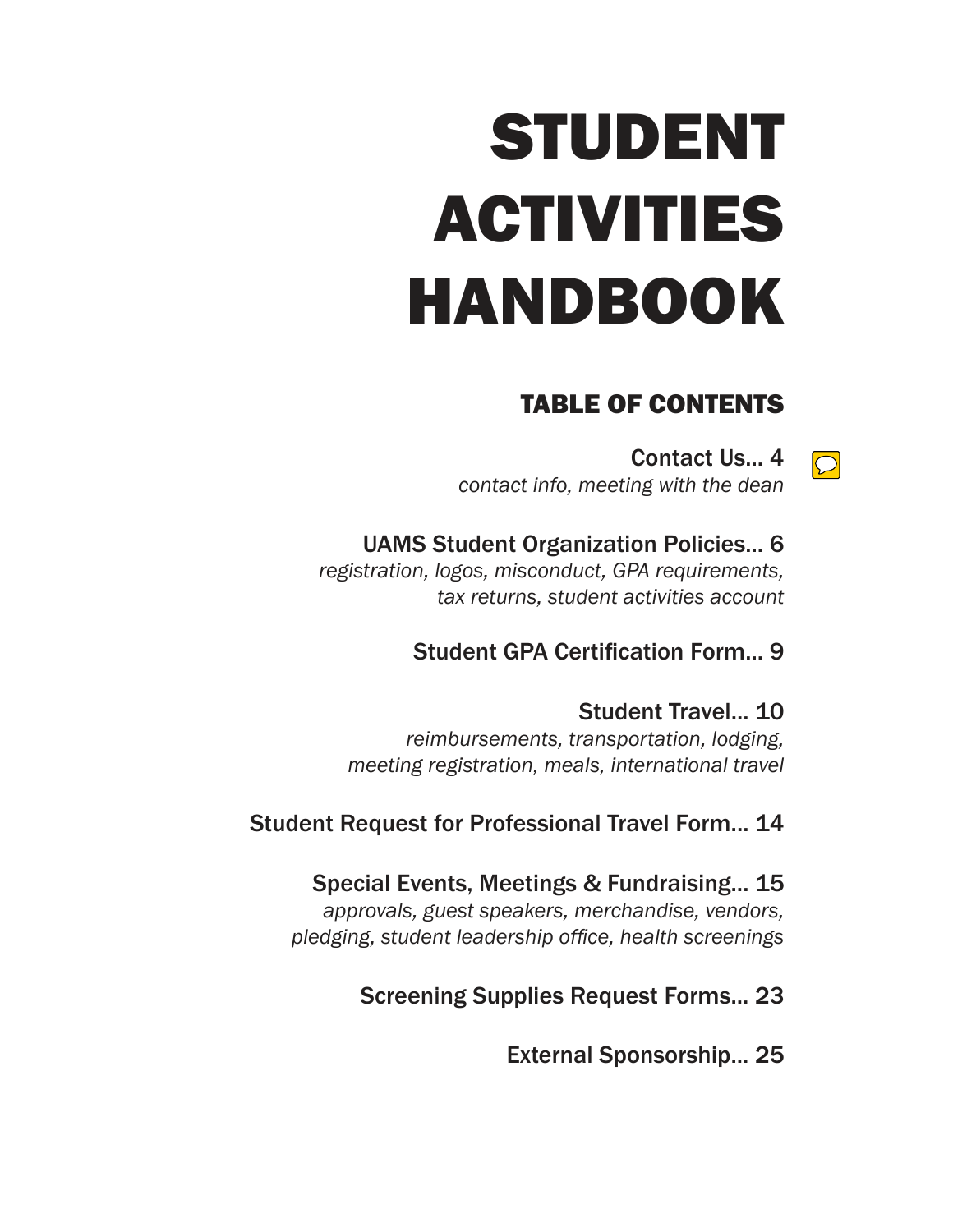## Little Rock Campus

Phone: 501-686-5557 Fax: 501-686-8315 Office Location: ED II 6/104 Dean's Office Hours: Monday – Friday, 8:00 a.m. - 4:30 p.m.

## Northwest Campus

Phone: 479-713-8400 Fax: 479-713-8440 Office Location: UAMS Northwest, First Floor Office Hours: Monday – Friday, 8:00 a.m. – 5:00 p.m.

## Faculty/Staff (Quick Reference Student Contacts)

### *Dean's Suite, ED II 6/104, main phone 501-686-5557*

Dr. Keith Olsen, Dean of the College of Pharmacy KMOlsen@uams.edu

Stephanie Jackson, Dean's Executive Assistant 501-686-5558 (office), SJJackson2@uams.edu

Dean's Suite Front Desk Janey Johnson, Administrative Assistant 501-686-5557 (office), CJJohnson@uams.edu

#### *Student Affairs & Events*

Dr. Schwanda Flowers, Associate Dean for Student Affairs & Faculty Development SKFlowers@uams.edu

#### *NW Campus*

Dr. Scott Warmack, Associate Dean for the NW Campus WarmackThomasS@uams.edu

#### Hilary Mickey

479-713-8404 (office), HNMickey@uams.edu, NW Campus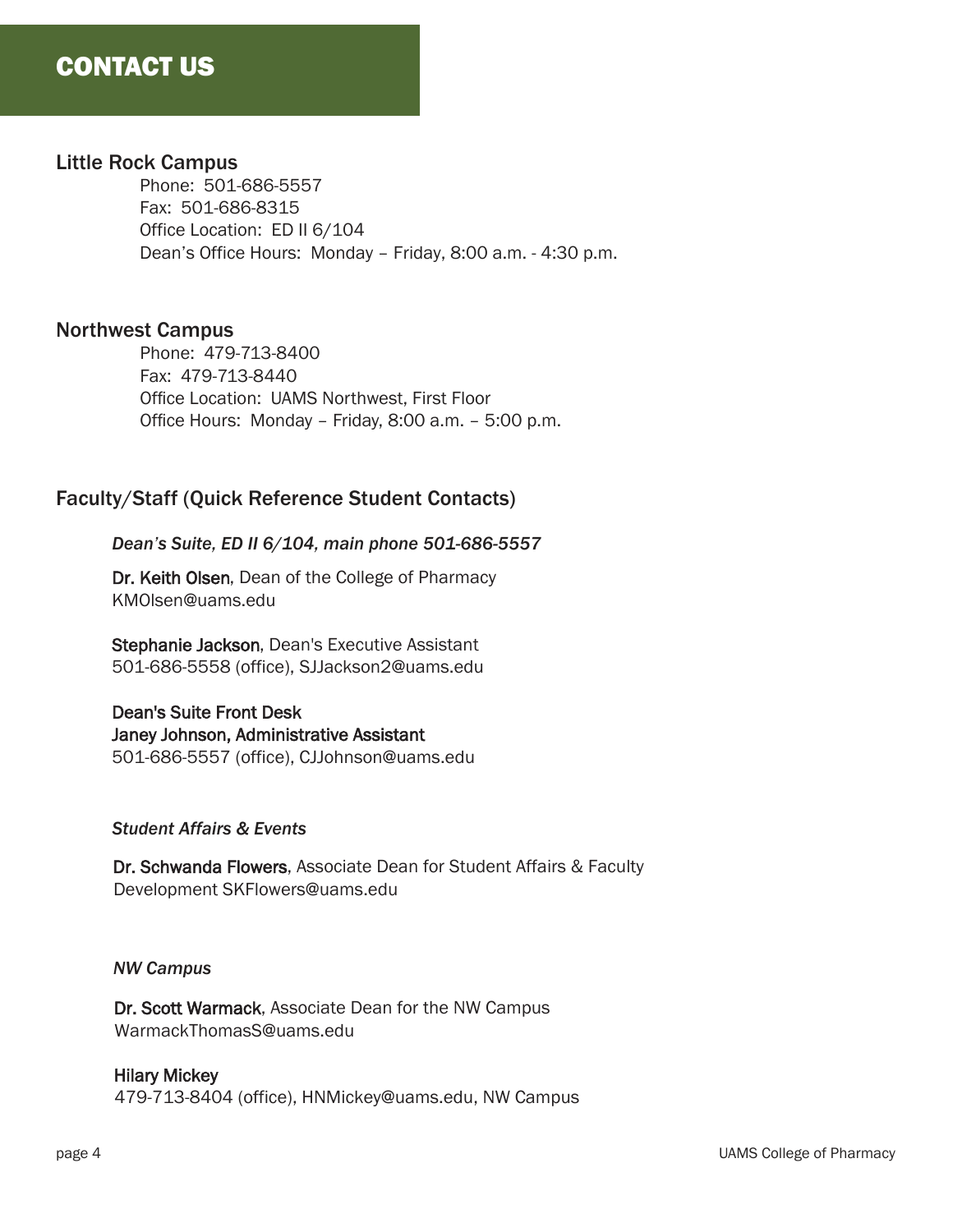# Meeting with the Dean

Please keep the following in mind when setting up an appointment:

- Plan ahead! To meet with the Dean, contact Stephanie Jackson, Executive Assistant, for assistance in setting up an appointment. It is often difficult to see the Dean on same-day notice due to schedule complications, although every effort will be made to accommodate. For students at the Northwest Campus, meetings with the Dean can be held by teleconference, video conference, and of course, in-person.
- Please bring as much pertinent information as possible when meeting with the Dean. Make sure to have names, dates, times, subjects, and any necessary paperwork with you when you come to the meeting. If possible, have the information available for the Dean to review before your appointment.

If prior to your appointment you have any questions or concerns, email Stephanie Jackson at SJJackson2@uams.edu for help.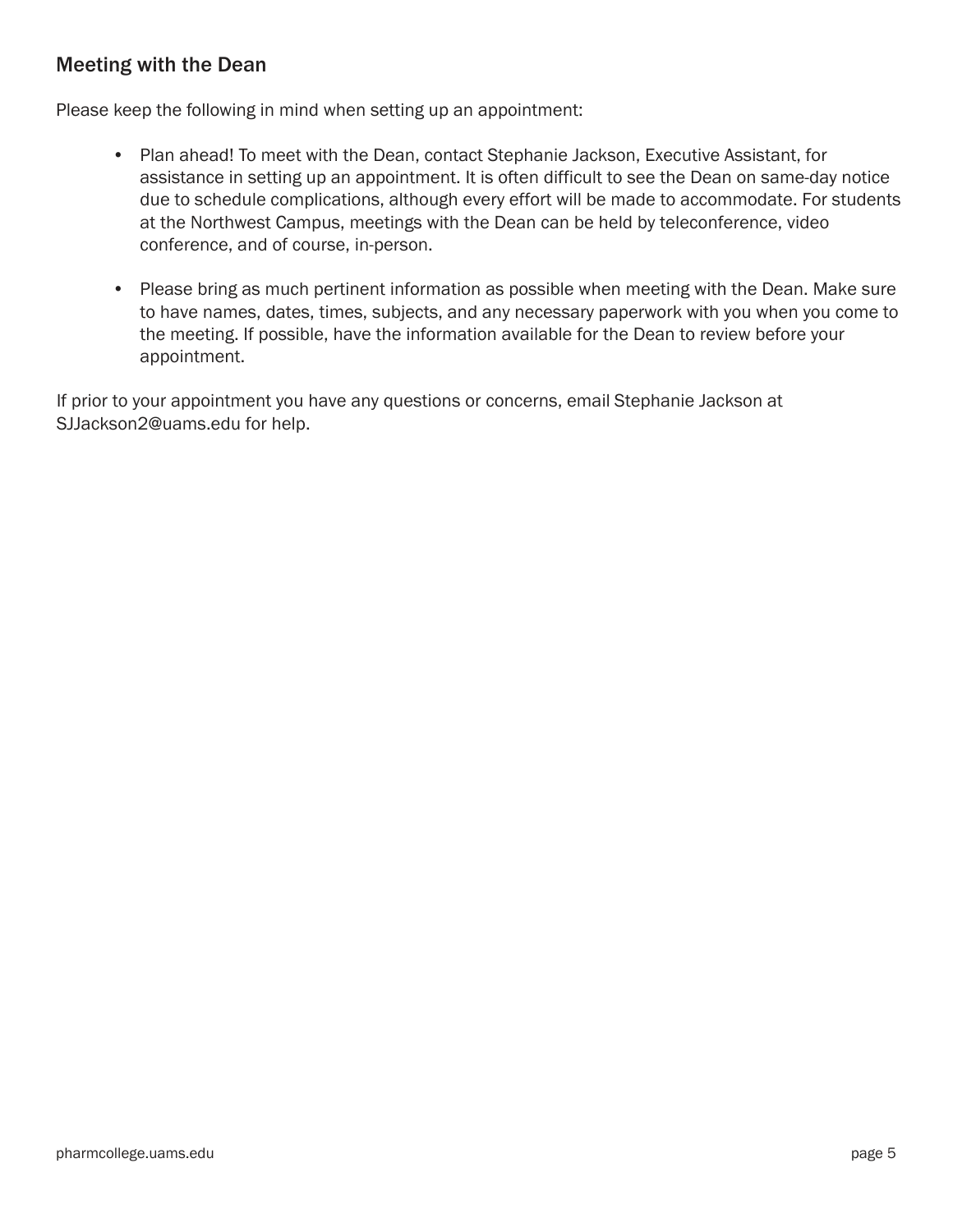# UAMS Office of Campus Life – Student Organization Registration

At the beginning of each academic year, an organization registration form must be submitted to the Office of Campus Life to maintain official status. These forms, submitted by the Dean's Office, must be signed by the organization advisor. A copy of the organization's constitution/bylaws may be requested as well.

In May of every academic year, each student organization is required to submit an annual report to the Dean's Office. This information will be used for accreditation and budgeting purposes. Contact Heather Brewer at HABrewer@uams.edu for template information.

Registration shall be denied if the evidence shows that the proposed organization conflicts with the educational process of the university, including but not limited to:

- The regular and orderly operation of the University
- The requirements of appropriate conduct within the University community
- The academic pursuits of teaching, learning, and other campus activities
- The laws or public policies of the State of Arkansas and the United States
- The statutes and regulations of the University.

## Relation to UAMS, Use of UAMS Name, Facilities & Insignia

The Student Government Association and other student organizations are independent associations. They are not agents or representatives of the University of Arkansas for Medical Sciences and are in no way authorized or empowered to enter into any agreement, contract, or understanding on behalf of UAMS. Any provision or understanding that binds UAMS is null and void.

In accordance with the University of Arkansas for Medical Sciences policies and procedures governing the use of facilities, student organizations desiring to use university facilities for their activities and meetings must be registered by the institution on an annual basis. Student organizations must be sponsored by a specified college or department, as appropriate.

Student organizations may not use the UAMS logo or other UAMS insignia, but they may use the words "University of Arkansas for Medical Sciences" or "UAMS" to distinguish the organization from similar organizations located at other universities. Student organizations may not create or sell business cards and/or other official items of university representation that feature the UAMS logo or other UAMS insignia. Students, individually (organization members or not), may not produce or purchase personal business cards featuring the UAMS logo or other UAMS insignia.

Contact the College of Pharmacy Dean's Office with questions.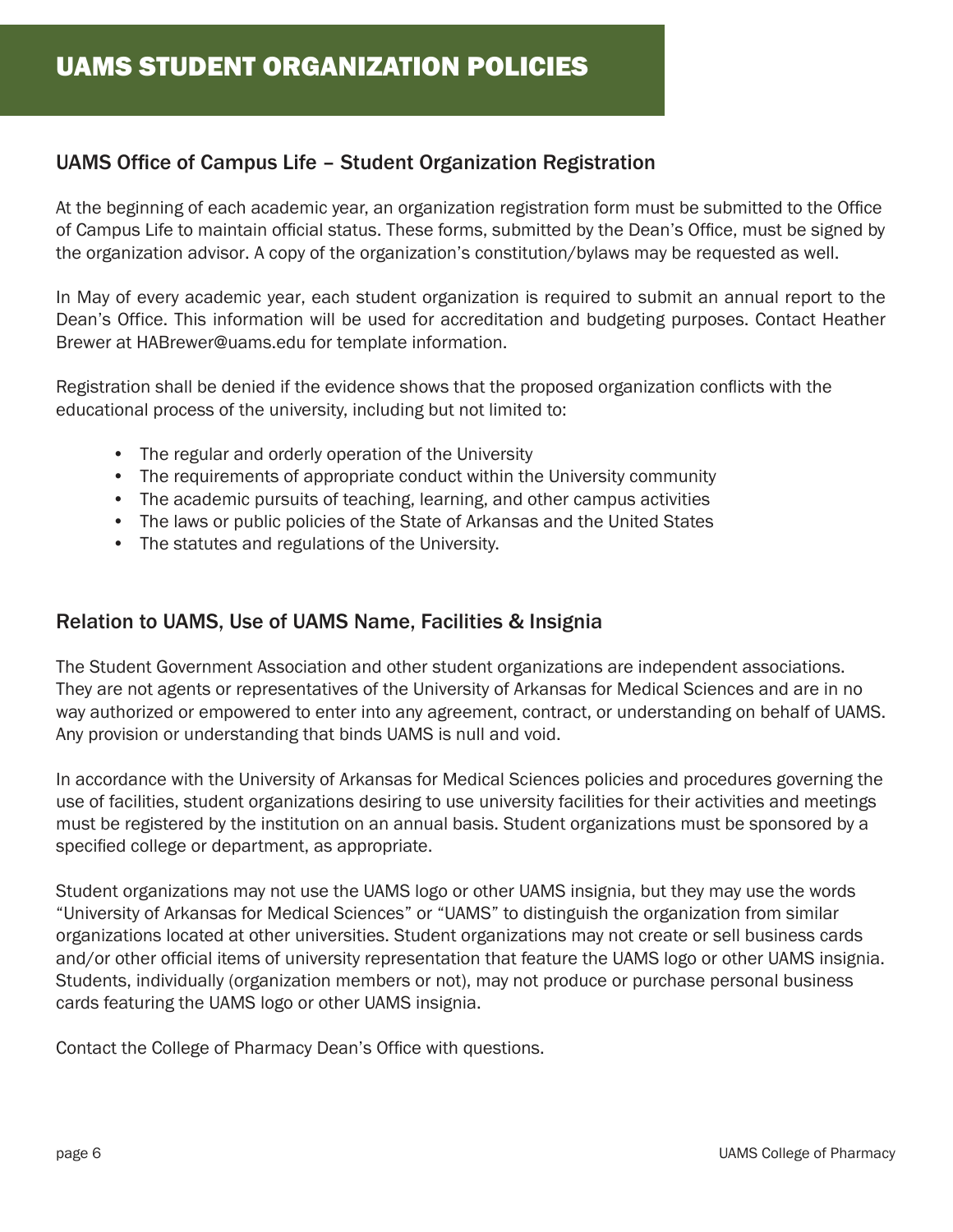# Relation to UAMS, Use of UAMS Name, Facilities & Insignia - Continued

Any use of the University of Arkansas Razorback imagery and other system symbols violates federal copyright and infringement laws. Any cost or consequence related to its use is the responsibility of the individual or student organization. UAMS does not approve any use of the University of Arkansas Razorback imagery and other system symbols. For lawful permissions of use, contact the [University of Arkansas](http://styleguides.uark.edu/graphic-identity/logos-and-wordmarks/the-razorback.php).

## **Misconduct**

Organization activities which commit, encourage, condone, or contribute to violations of the institutional statues and regulations, the policies of the UAMS Board of Trustees, or the laws of Arkansas or the United States are strictly prohibited.

Any violation of the UAMS Basic Code of Conduct (Policy 4.4.01) or individual College Code of Conduct should be reported to the UAMS police within 24 hours (via phone, email or memo).

[View UAMS Basic Code of Conduct within the UAMS Administrative Guide>](http://academicaffairs.uams.edu/policy-search/)

## Student GPA Certification

The following student leader officers must complete the Student GPA Certification form (see page 9):

- president or equivalent
- vice president or equivalent
- honor council member, including alternate

To be eligible for the aforementioned titles, students must carry a 2.5 GPA at time of slate/appointment. Once in the position, this form must be submitted at the beginning of each semester through the end of the officer's term.

For first-semester P1s, all slates/appointments are at the discretion of the Dean's Office to ensure student academic success. Additionally, this form must be submitted at the beginning of the second P1 semester.

*Presidency succession:* If a student serving in a presidential capacity is unable to maintain a 2.5 GPA, he or she will be required to step down from the office. The student serving in a vice presidential capacity will then step up.

*Vice presidency succession:* If a student serving in a vice presidential capacity is unable to maintain a 2.5 GPA, the succession process will then be at the discretion of the Dean's Office.

*Honor council succession*: If a student serving in an honor council capacity is unable to maintain a 2.5 GPA, the succession process will be at the discretion of the Dean's Office.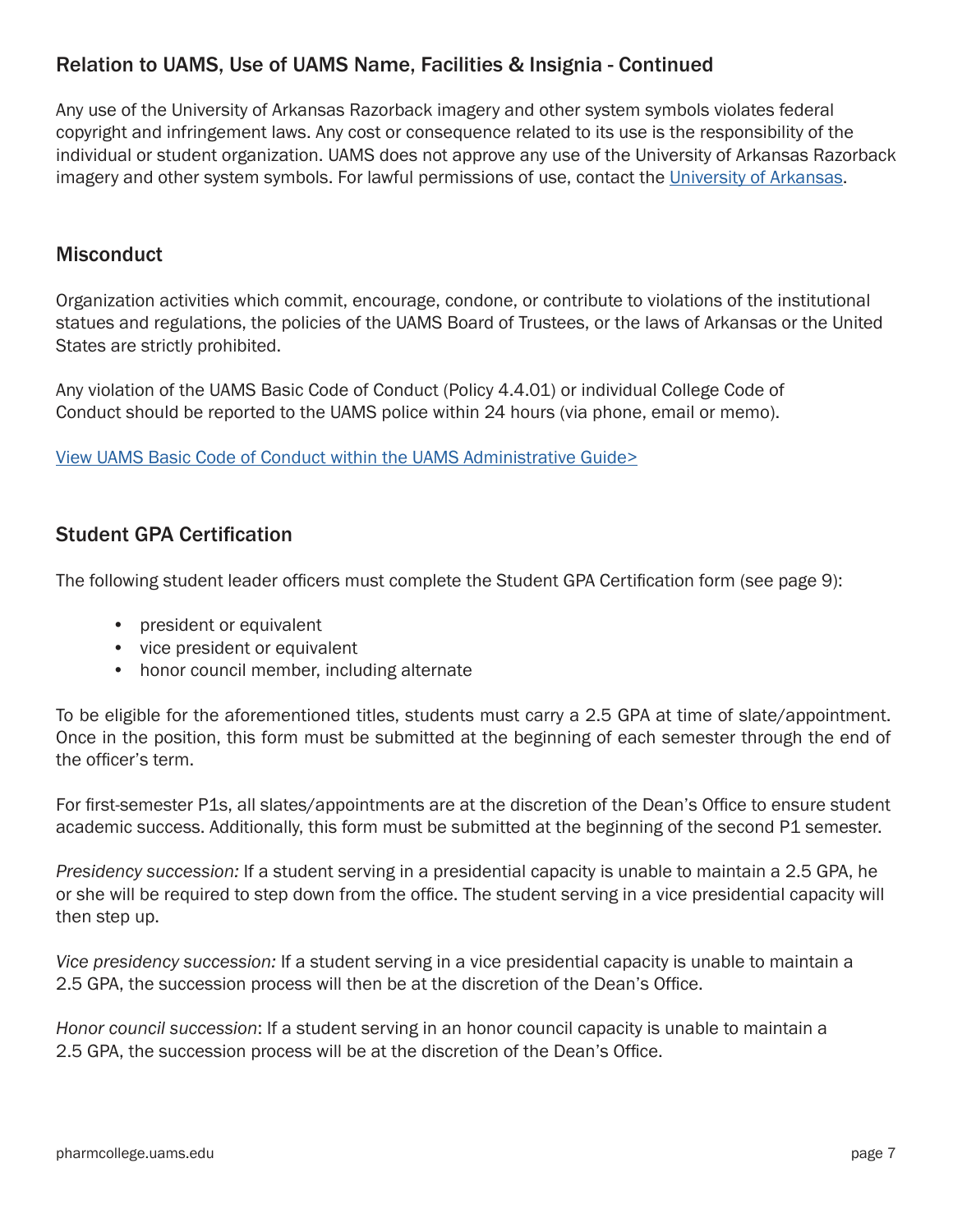# Chapter Tax Return

A tax return must be filed every three years if...

- it is a requirement of the chapter's national organization
- the chapter maintains a private bank account
- the chapter assumes revenue
- the chapter purchases supplies with tax-exempt status

It is the responsibility of the chapter to maintain tax records and files. Any questions should be directed to the chapter's national organization and/or a tax professional. If further help is needed, contact the Dean's Office.

## Student Activities Account

Each College of Pharmacy student organization that is both officially recognized by UAMS and whose participating students' tuition is allocated to the College of Pharmacy is eligible to receive funding from the College of Pharmacy's student activities account. However, any spending is directly overseen and must be approved by the Dean's Office or specified designee. Further, any spending must adhere to all UAMS purchasing procedures and vendor relationships.

- The budgeted allotment is individual to each organization, but based on the previous year's member roster. Fraternities are an exception to this rule. Each of the three fraternities will receive the same allotment each year, regardless of membership numbers.
- If the balance and/or spending ledger are needed by the organization, the request must come from the advisor. Requests can be sent to Dr. Schwanda Flowers at SKFlowers@uams.edu.
- Any spending must directly benefit students. This can be food, awards, venue rental, travel, and much more. Per UAMS policy, faculty/advisor travel or other benefits may not be paid via this account.
- Any allotment unused during the present UAMS fiscal year will not roll over. The UAMS fiscal year is July 1-June 30.
- The student activities account is not a guaranteed source of funding.

It is the responsibility of the student organization to monitor its spending. A ledger is kept by the College of Pharmacy's student affairs for only those expenses paid with student activities funds. Any requests to view the ledger and/or balances, must come from the advisor or president.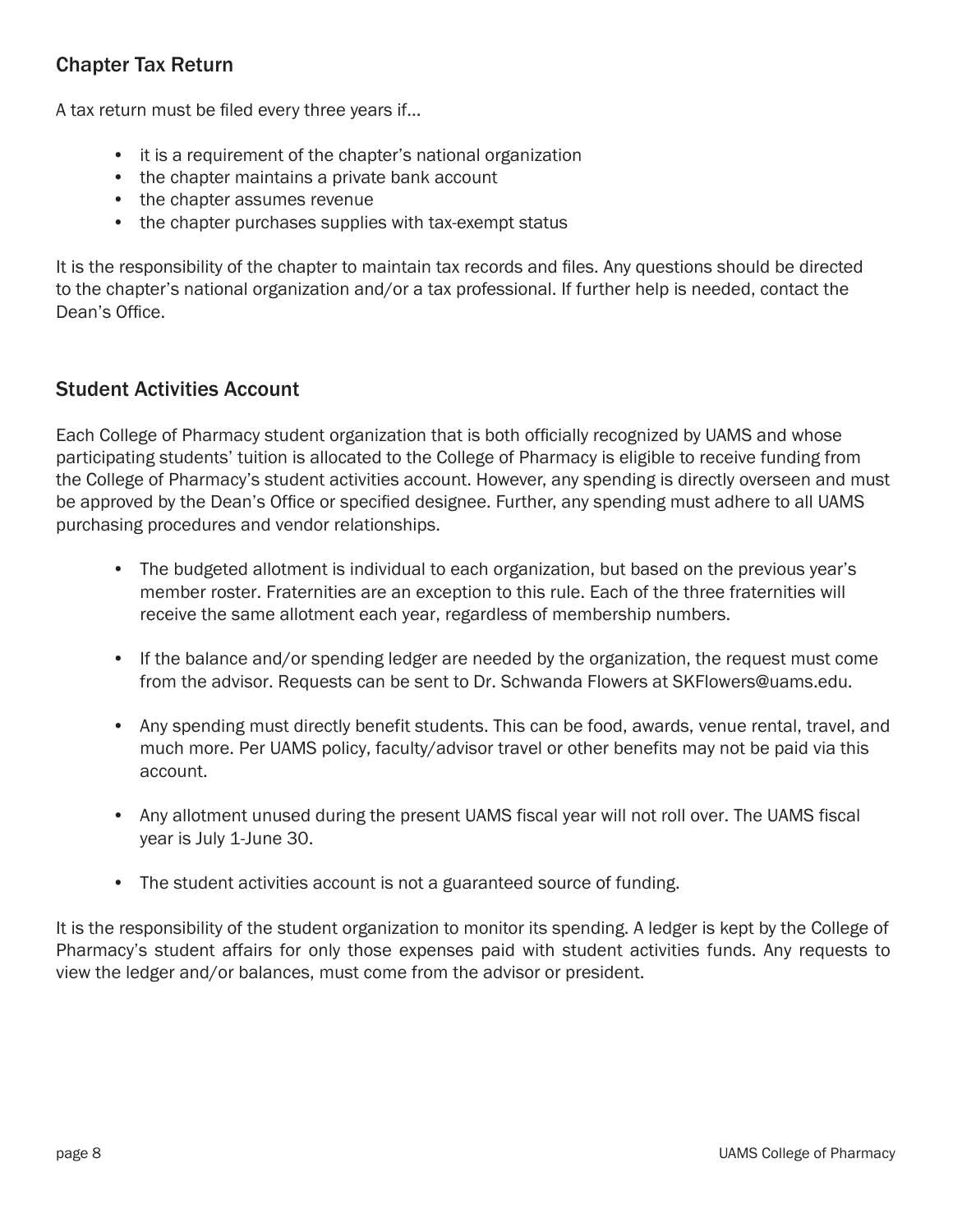# Student GPA Certification Form *GPA Requirement for Student Leadership Positions*



For a student to be academically eligible to:

| a. run for the office of president or president-elect (or precursory<br>office),<br>b. serve as president-elect or president (or precursory office),<br>c. serve as honor council member or alternate, |
|--------------------------------------------------------------------------------------------------------------------------------------------------------------------------------------------------------|
| the student must have a cumulative GPA of 2.50 or greater.                                                                                                                                             |
|                                                                                                                                                                                                        |
|                                                                                                                                                                                                        |
|                                                                                                                                                                                                        |
| Note: The student is responsible for forwarding this form to the appropriate organization advisor.                                                                                                     |
| FOR REGISTRAR'S OFFICE USE ONLY:                                                                                                                                                                       |
| I certify that the student's current cumulative GPA is 2.5 or greater.                                                                                                                                 |
| <b>Registrar's Signature:</b>                                                                                                                                                                          |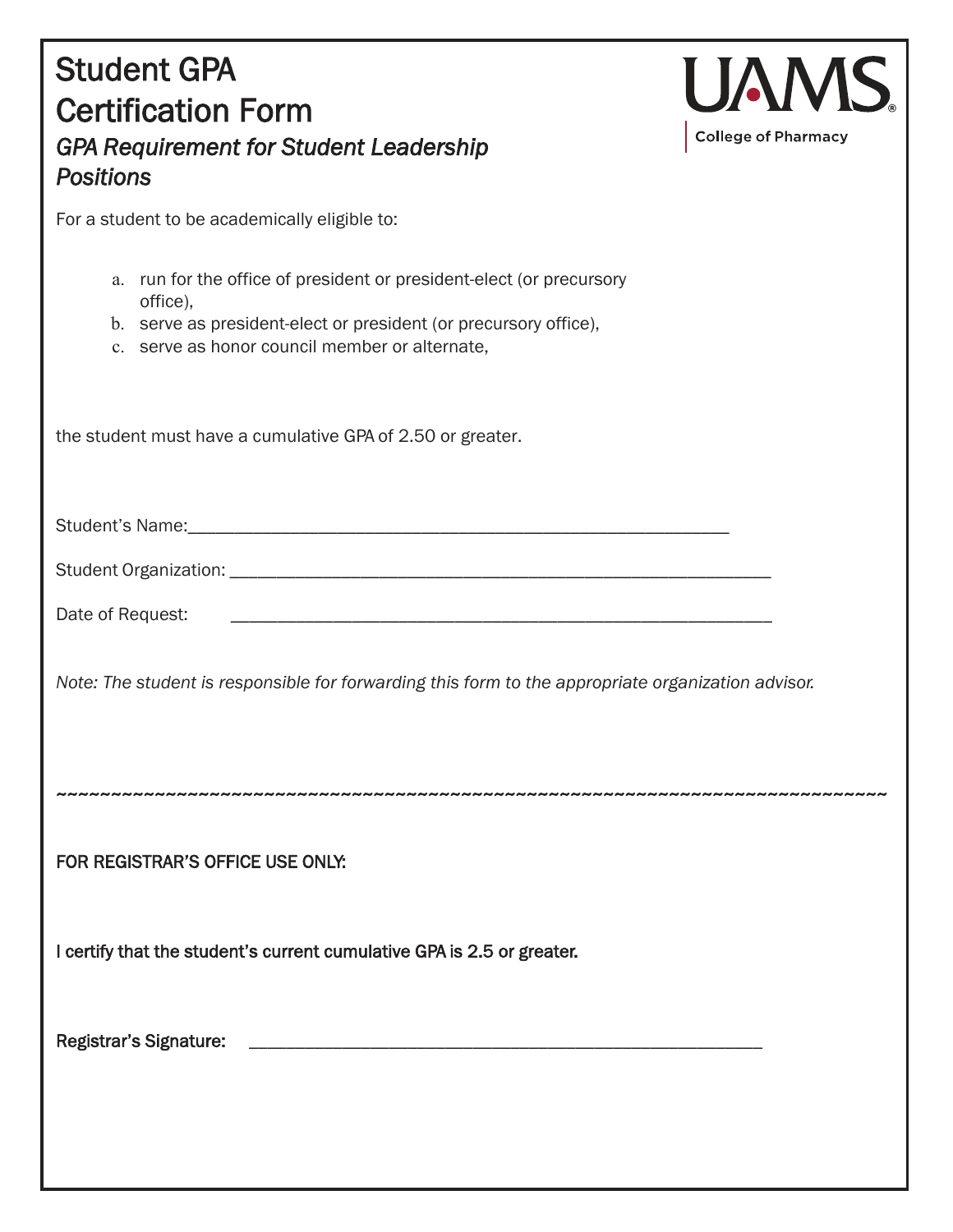# General Travel Rules

All travel must fulfill the mission of UAMS and expenses incurred should be appropriate. In general, exercise good judgment in incurring expenses by spending the university's money as carefully and judiciously as you would your own.

All students must complete the UAMS College of Pharmacy Student Request for Professional Travel Form at least 60 days prior to travel. See page 14.

[View Policy 8.04.08, student travel regulations, within the UAMS Administrative Guide >](http://academicaffairs.uams.edu/policy-search/)

For any travel logistics-related questions or if a student organization is paying for any fees, associated with travel, please contact Heather Brewer at HABrewer@uams.edu.

## Reimbursements

Any potential student travel costs to be paid with UAMS funds must be approved by the Dean's Office no less than 60 days in advance. Seeking this approval is the responsibility of the sponsoring student organization and individual student. Any approved reimbursements will be made following the student's travel.

No student will be individually reimbursed. The reimbursed funds, in the form of a check made out to the sponsoring student organization, will be sent to the Dean's Office and sorted to the appropriate advisor. Any disbursement of funds is then the responsibility of the sponsoring student organization.

Additionally, it is the responsibility of the sponsoring student organization to financially support any travel deemed a requirement by the associated national organization (for example, a chapter president required to attend a national convention). UAMS funds, in these cases, are to be viewed as supplemental only. For non-required travel (for example, students wishing to attend a leadership seminar), UAMS funds may be requested as primary support. UAMS funds are never a guaranteed source of travel funding.

Student travel reimbursements are subject to the same rules and policies as set forth by UAMS Procurement and Travel:

- Although UAMS faculty and staff may make arrangements on behalf of the traveling student, it is the responsibility of the student to confirm reservations, tickets, registration, and other traveling needs.
- It is the student's responsibility to know their allotted budget and reimbursement expectations prior to traveling. Any UAMS-funded expenses must be approved by the organization's advisor and Dean's Office representative.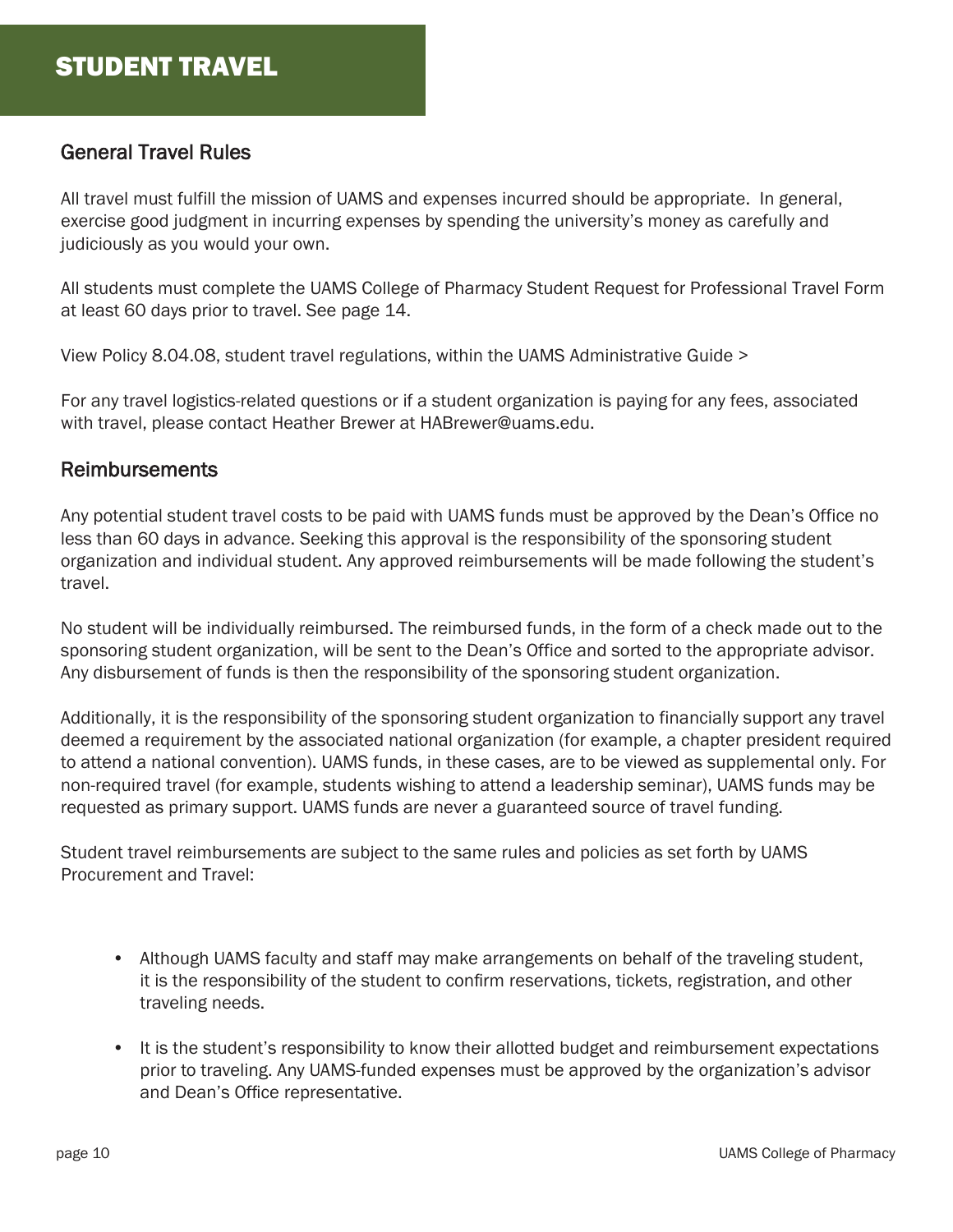## Reimbursements - continued

- It is the responsibility of the student to check for accuracy of bills and other documents received before accepting/payment.
- Meeting registration, transportation, and lodging are the only reimbursable travel-related expenses. Itemized receipts are required. Food, personal entertainment, tips, flowers, valet service, laundry, alcoholic beverages, cleaning, movies, or other similar services are not reimbursable.
- The student must report all expenses promptly and accurately to their sponsoring student organization. Then, itemized receipts and conference/seminar agenda must be submitted within 7 days of the return date to Heather Brewer at HABrewer@uams.edu.
- A travel reimbursement may take up to 6 weeks to be processed. If submitting within one month at the end of each semester, the reimbursement may take up to 8 weeks.

# **Transportation**

Only transportation related to professional activities are considered for reimbursement. Travel may be achieved by plane, train, bus, taxi, private vehicle/aircraft, or rented automobile; whichever method serves the requirements of the state most economically and advantageously.

# Air Travel

Travelers by commercial air shall utilize coach accommodations. Please contact Heather Brewer at HABrewer@uams.edu prior to booking if the organization is paying for air fare.

The airfare receipt must be an actual receipt showing form of payment. An itinerary or preliminary booking is not valid. The receipt should include:

- •Name of Traveler
- •Name/Designator Code of Air Carrier
- •Dates of Travel
- •Destination(s) or leg(s) of trip
- •Fare/Class of ticket
- •Total cost of ticket
- •Form of Payment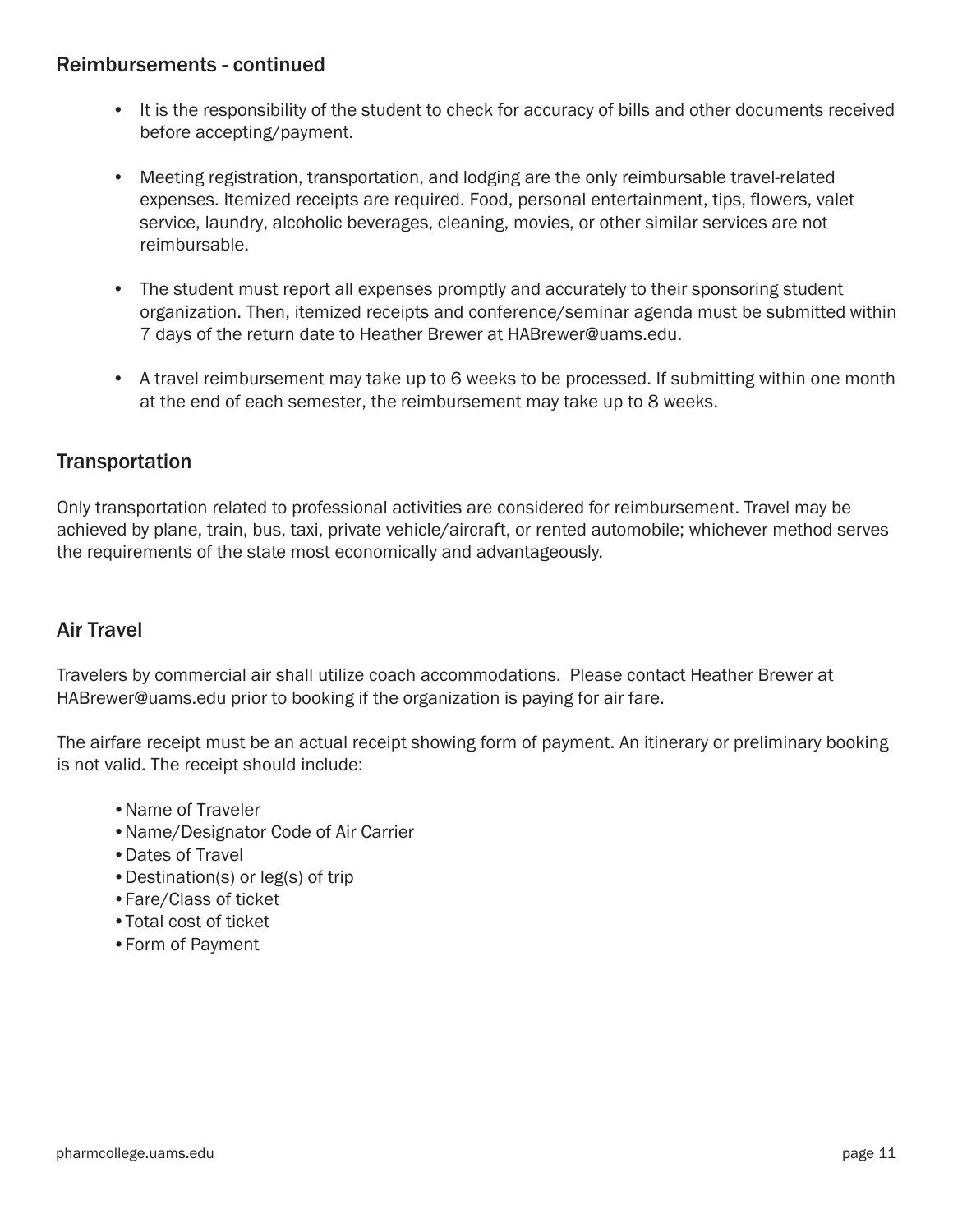# To/From Airport

Taxi fares/tolls required for transportation to or from airport may be reimbursable with original, itemized receipts. See Reimbursements (page 10). This is not valid for transportation to or from the traveler's home airport.

# Driving

When UAMS funds are used, a student has the choice of driving their own vehicle or renting one through UAMS. Liability and insurance requirements do not differ. In other words, whether a student is driving their own vehicle or has rented through UAMS, the student is 100% liable for any damage done to their own property or another's. Because of this, driving as a transportation option will rarely be approved by the Dean's Office.

When choosing to drive instead of fly, the only reimbursable expenses are hotel parking (with proper justification)[, tolls, an](www.gsa.gov)d mileage based upon **GSA.gov** rates. Itemized receipts are required See Reimbursements (page 10).

# Lodging

Pick a convention/c[onference](www.gsa.gov) hotel or one at a lesser rate than the convention/conference hotel and shall not exceed the GSA.gov maximum hotel allowance and must only have room and tax charges applied to the final bill.

Each student submitting for reimbursement must have a lodging statement with their own name on the receipt. The person's name on the receipt is the only one who will be reimbursed. If the reservation was made in one person's name and more than one person is paying the bill, you can have the hotel split the receipt to show that more than one person paid and reimbursement can be paid to those names shown on the receipt. If you share a room and do not have the hotel split the receipt, no one other than the person whose name appears on the receipt can be reimbursed.

Itemized original hotel receipt is required. This is given at check-out showing payment and a \$0.00 balance. See Reimbursements (page 10).

# Meeting Registration

For reimbursement of meeting/conference registration you must provide:

- •A receipt showing form of payment. Email confirmation, web page confirmation, or paper receipt is preferred.
- •Brochure, agenda, emails, or some other form of official organization documentation stating location and dates needed.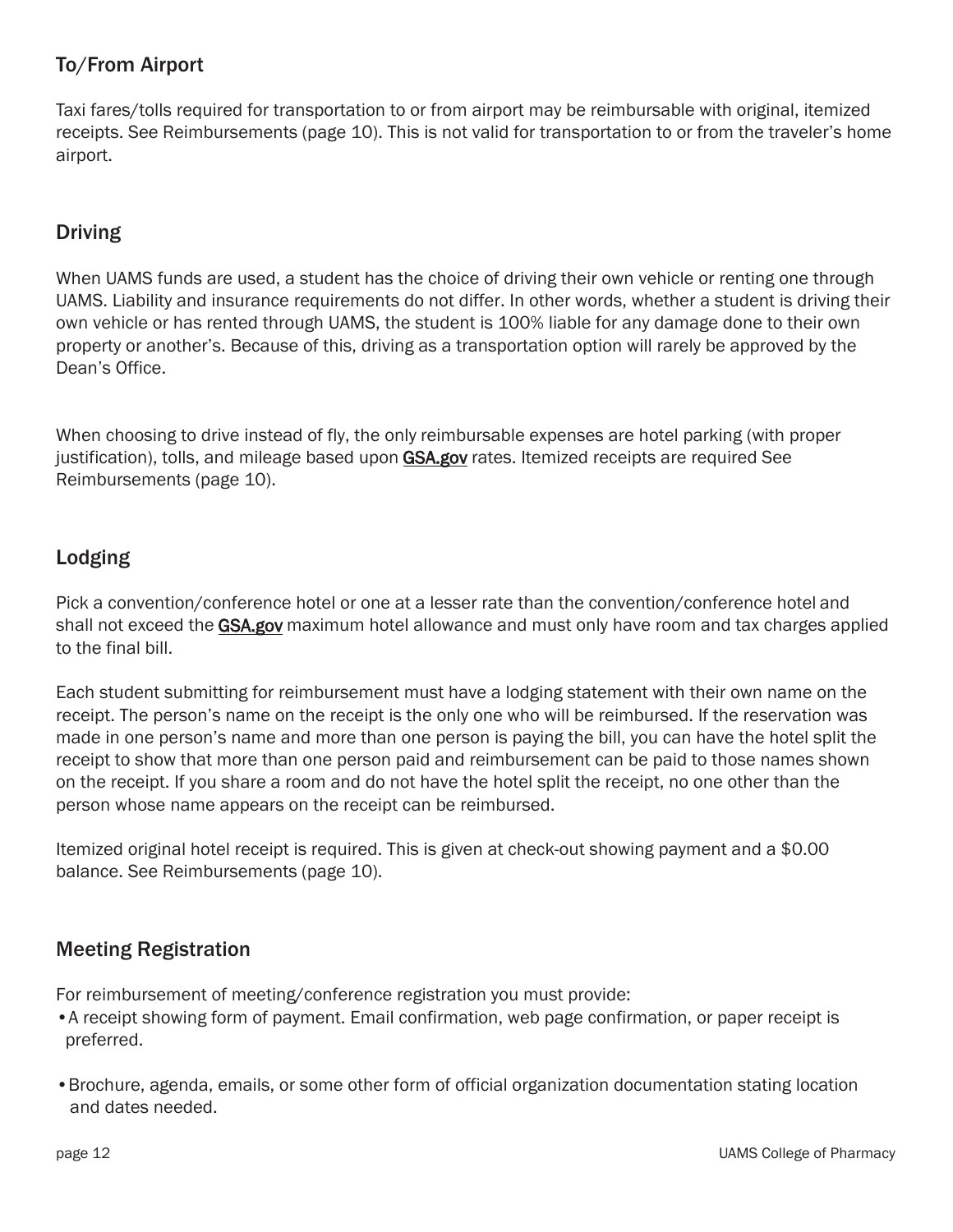# Meals

Food and beverages are not reimbursable.

On the rare occurrence a meal reimbursement is approved, it shall not exceed the [GSA.gov](www.gsa.gov) maximum daily allowance and must be claimed for actual expenses incurred.

- •Itemized detailed receipts must be provided to the sponsoring student organization. Said receipts must be included with all other travel expenses when reimbursement is submitted.
- •A gratuity of no more than 15% (on applicable food/beverage only) will be reimbursed.
- •Must have an overnight stay to receive meal reimbursement.
- •Alcoholic beverages are never reimbursable.

See Reimbursements (page 10).

## International Travel

Contact Dr. Schwanda Flowers for opportunities and funding information.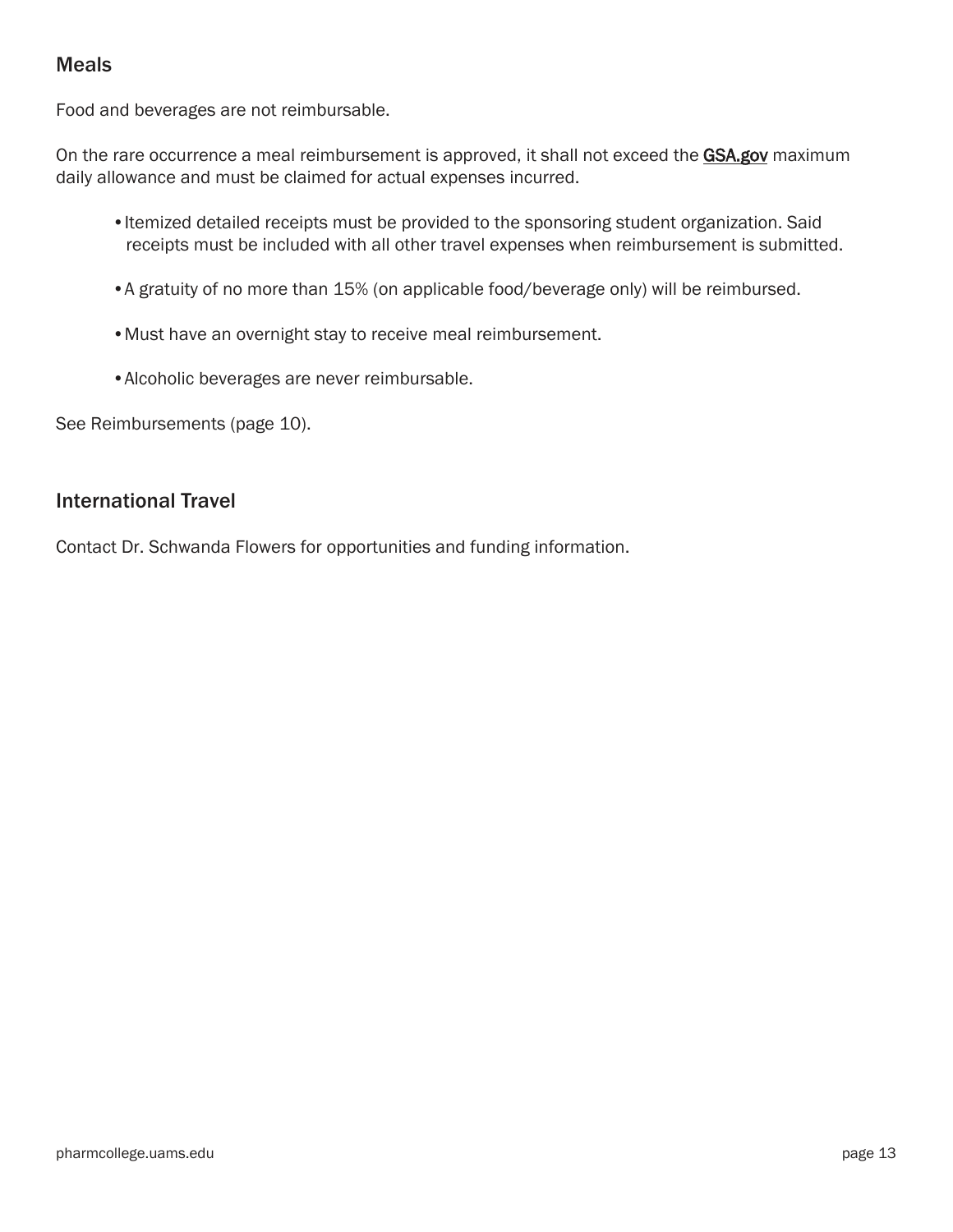| <b>Student Request for</b><br><b>UAMS</b><br><b>Professional Travel</b><br><b>College of Pharmacy</b><br>With or Without Absence from Class<br>This form must be submitted to the Dean's Office at least two weeks prior to travel:<br>HABrewer@uams.edu or 501-686-8315 (fax).                                                                                                                                                                                                                                                                                                                                                                                                                                                                                                                                                                        |  |
|--------------------------------------------------------------------------------------------------------------------------------------------------------------------------------------------------------------------------------------------------------------------------------------------------------------------------------------------------------------------------------------------------------------------------------------------------------------------------------------------------------------------------------------------------------------------------------------------------------------------------------------------------------------------------------------------------------------------------------------------------------------------------------------------------------------------------------------------------------|--|
|                                                                                                                                                                                                                                                                                                                                                                                                                                                                                                                                                                                                                                                                                                                                                                                                                                                        |  |
|                                                                                                                                                                                                                                                                                                                                                                                                                                                                                                                                                                                                                                                                                                                                                                                                                                                        |  |
| Request ________________________________ days of absence from classes (if applicable).                                                                                                                                                                                                                                                                                                                                                                                                                                                                                                                                                                                                                                                                                                                                                                 |  |
|                                                                                                                                                                                                                                                                                                                                                                                                                                                                                                                                                                                                                                                                                                                                                                                                                                                        |  |
|                                                                                                                                                                                                                                                                                                                                                                                                                                                                                                                                                                                                                                                                                                                                                                                                                                                        |  |
|                                                                                                                                                                                                                                                                                                                                                                                                                                                                                                                                                                                                                                                                                                                                                                                                                                                        |  |
|                                                                                                                                                                                                                                                                                                                                                                                                                                                                                                                                                                                                                                                                                                                                                                                                                                                        |  |
|                                                                                                                                                                                                                                                                                                                                                                                                                                                                                                                                                                                                                                                                                                                                                                                                                                                        |  |
| I have notified my next of kin of this location and the telephone number: YES NO (circle one)                                                                                                                                                                                                                                                                                                                                                                                                                                                                                                                                                                                                                                                                                                                                                          |  |
| It is understood that this request is in accordance with the policies and regulations of the UAMS College of<br>Pharmacy regarding absence from class as outlined below:<br>a. Attendance is at a recognized meeting with prior approval. Only one meeting is permitted a<br>semester without special permission.<br>b. The student is responsible for making satisfactory arrangements with their professors<br>regarding all missed class work.<br>c. The student acknowledges that he/she is not an "official university representative". The<br>student acknowledges that he/she is attending the extra-curricular function on their own<br>initiative, and therefore, assumes all liability and responsibility.<br>d. The student certifies that if driving a personal or rented to the meeting the vehicle is covered<br>by liability insurance. |  |
| Date: __________                                                                                                                                                                                                                                                                                                                                                                                                                                                                                                                                                                                                                                                                                                                                                                                                                                       |  |
|                                                                                                                                                                                                                                                                                                                                                                                                                                                                                                                                                                                                                                                                                                                                                                                                                                                        |  |
|                                                                                                                                                                                                                                                                                                                                                                                                                                                                                                                                                                                                                                                                                                                                                                                                                                                        |  |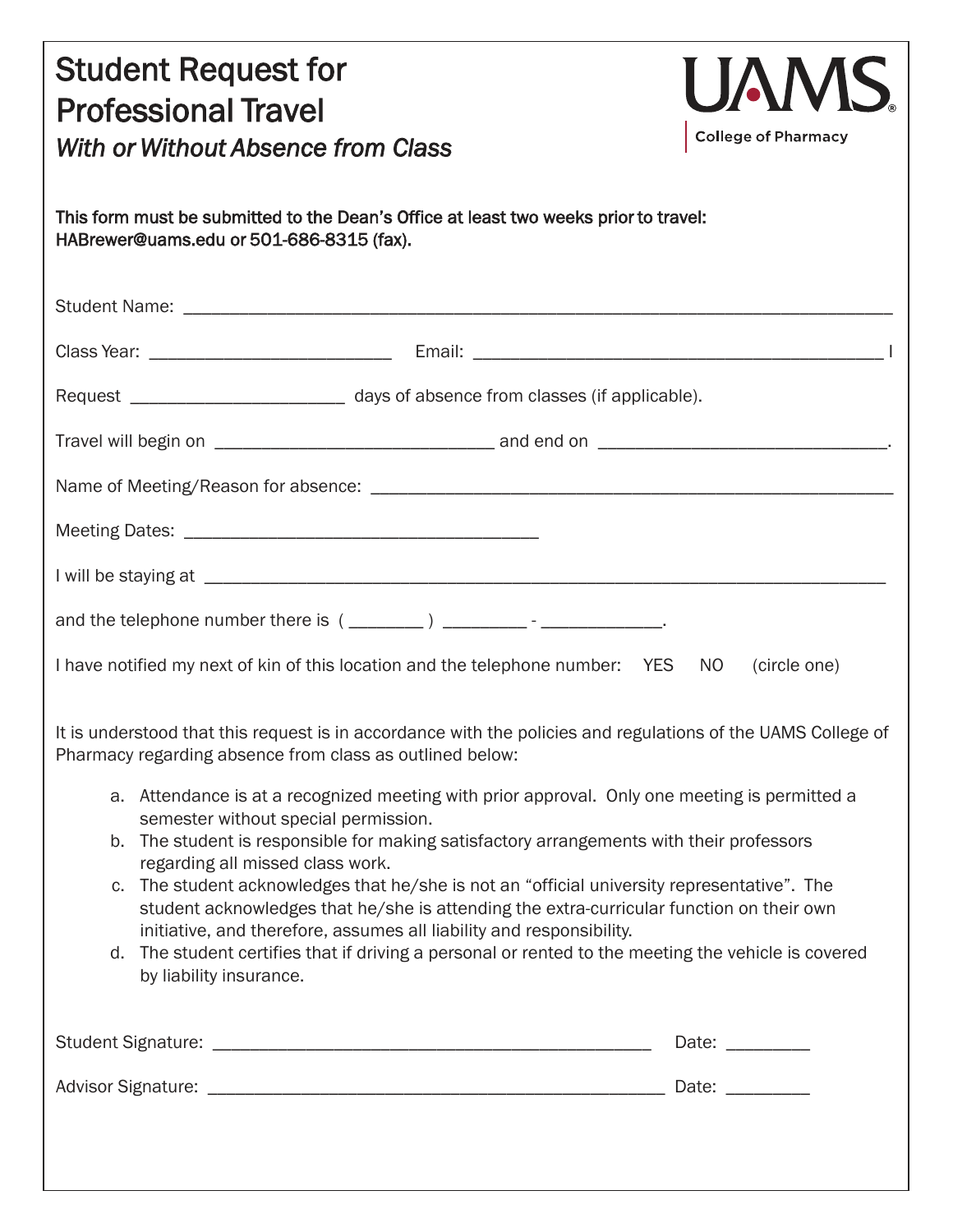## Event Approval Process

Student organizations planning to host events or fundraisers must have prior approval from Dr. Schwanda Flowers and, possibly, the Chancellor's Office. All requests must be submitted no less than 30 days prior to the event.

All of the following require approval:

## • Fundraising Events

Primary purpose is to raise funds/collect items where proceeds directly benefit the chapter/ class, UAMS, or a third-party nonprofit. Participants may include students, faculty, staff, and alumni.

- Educational Events Primary purpose is to support student learning. Examples include networking events, special guest speaker events additional to monthly meetings, and leadership retreats. Participants may include students, faculty, staff, and alumni.
- Social Events

Primary purpose is to encourage kinship among all students. Examples include Halloween parties, dances, movie nights, and special dinners. These may include faculty, staff, and alumni, but most will only include students.

• Monthly Meetings All monthly meeting dates are chosen at the bi-annual leadership retreats. However, all guest speakers require approval.

## [View Approval Request Form >](https://www.surveymonkey.com/r/WNKJDSK)

## IMPORTANT:

- \*\*\* Requests do not guarantee approval. If your event involves fundraising, see section "Fundraising/Solicitation - Merchandise" for further information.
- \*\*\* Prior to booking rooms in Little Rock that will connect with the NW Campus please contact Hilary Mickey at HNMickey@uams.edu for her to schedule a room at the NW Campus.

For questions re[garding the event process](mailto:HNMickey@uams.edu), contact Dr. Schwanda Flowers at SKFlowers@uams.edu.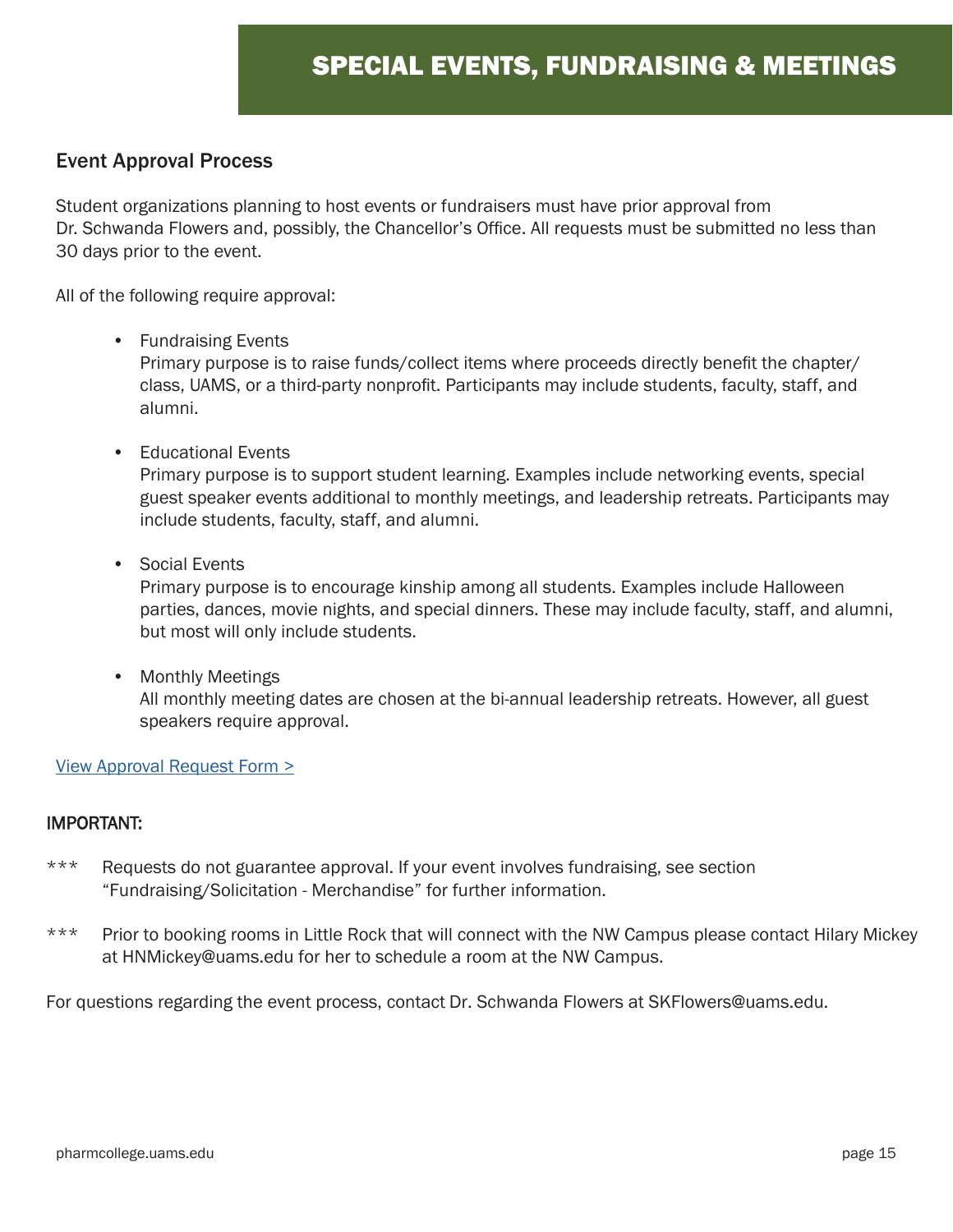# Guest Speakers

- ALL GUEST SPEAKERS must be submitted for approval no less than six weeks prior to the speaking engagement. If approval is sought after this deadline, the guest speaker will most likely not be approved.
- Per UAMS policy, if the guest speaker is deemed a government official or an associated staff member, the Office of Government and University Relations must be made aware. The correct procedure for organizations to follow is stated in Policy 4.4.19; however, College of Pharmacy student affairs is able to act as the organization's liaison in this process, if preferred. Make the intent clear when approval is requested of Dr. Schwanda Flowers.
- If this process is not followed, disciplinary action will take place. This may include denying the guest speaker; event cancellation; and possibly, suspension of the student organization.

The UAMS policy regarding government officials as campus guests is as follows:

## Policy 4.4.19 - COMMUNICATIONS WITH FEDERAL, STATE, AND LOCAL GOVERNMENT OFFICIALS

### *Visits to Campus by Officials:*

Visits to campus by elected and appointed officials and their staff members, state and federal, are an important part of government relations efforts and are encouraged. Invitations to certain officials (e.g. Governor, U.S. Senators, members of Congress) in most cases should be extended by the Chancellor. However, all invitations to these officials and visits to campus should be coordinated with the Office of Government and University Relations.

#### *Procedures:*

In order to manage and coordinate communications regarding government policies, funding issues, or visits to campus by government officials contact the Office of Government and University Relations by phone (501-603-1406), email or at office number m1-109.

Vie[w this policy in its entirety within the UAMS Administrative Guide >](http://academicaffairs.uams.edu/policy-search/)

## Fundraising/Solicitation - Merchandise

Student organizations and classes may sell merchandise for fundraising purposes. However, such activities must be in professional good taste and approved in advance.

[Request logo/graphics approval >](https://pharmcollege.uams.edu/current-students/student-activities/organizations/student-fundraising-approval-request/) *A proof must be included with the submission.*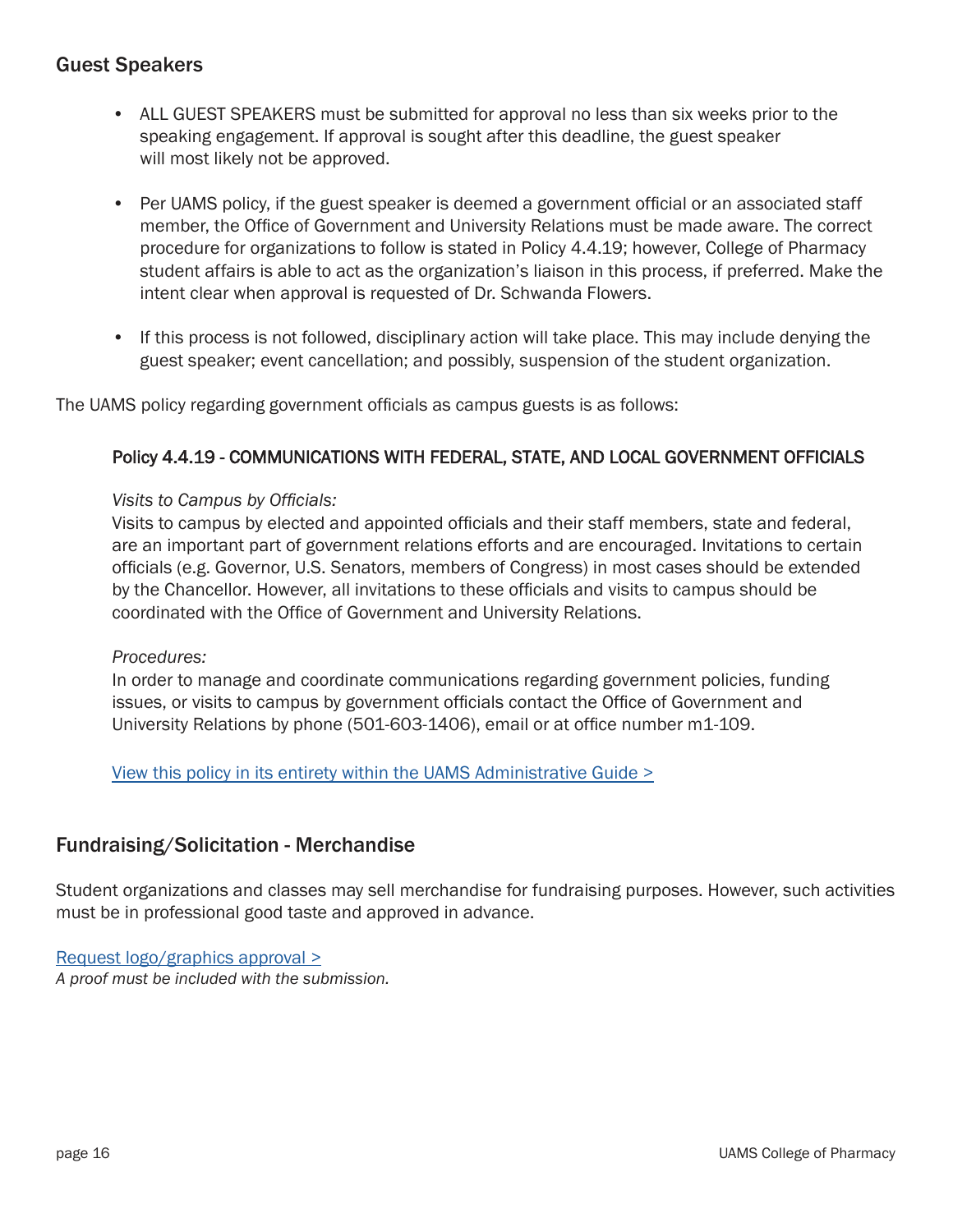# Fundraising/Solicitation - continued

Advertising/soliciting for fundraisers is not allowed:

- prior to receiving approval from the faculty advisor and Dean's Office designee
- in faculty offices
- to the P1 class within the first two calendar weeks of fall classes, White Coat Ceremony excluded
- Students are welcome to send one email regarding items for sale to all classes, faculty, and staff email groups.
- Signs may be posted only on the ED II/RAHN sixth floor bulletin boards in Little Rock or the College of Pharmacy bulletin board on the NW Campus.
- UAMS facilities, including offices and hallways, are not to be used for the solicitation of political party membership, for the support or opposition of a political candidate, for the raising of money for projects not connected with a university activity, or for the conduct of private business.
- Failure to follow the guidelines stated may result in the subsequent loss of a group's ability to conduct fundraising activities within the College of Pharmacy in the future.

## Vendors

A list of preferred vendors is available on the next page.

When utilizing College of Pharmacy student activities funds, students are never encouraged to pay upfront for any services, food, or merchandise. However, all UAMS purchasing procedures and vendor relationships must still be followed to qualify for the preferred invoicing process.

Contact the Dean's Office for information regarding the use of any vendor (caterer, venue rental, t-shirt printing, etc.) not listed. If you choose to use a vendor that is not listed or you were not able to receive prior approval, there is no guarantee UAMS will be able to pay the invoice and/or reimburse any personal expenses.

All receipts/invoices (UAMS and NW), alongside an agenda and attendance sheet, must be submitted online within seven days of the event. NW students must also turn in physical copies of paperwork to Hilary Mickey [at HNMickey@ua](https://pharmcollege.uams.edu/current-students/student-activities/organizations/submit-invoice/)ms.edu. This is the student's responsibility.

When working with a vendor, please reference UAMS College of Pharmacy, your organization, and remind them that UAMS is a tax exempt organization.

Submit receipts and invoices >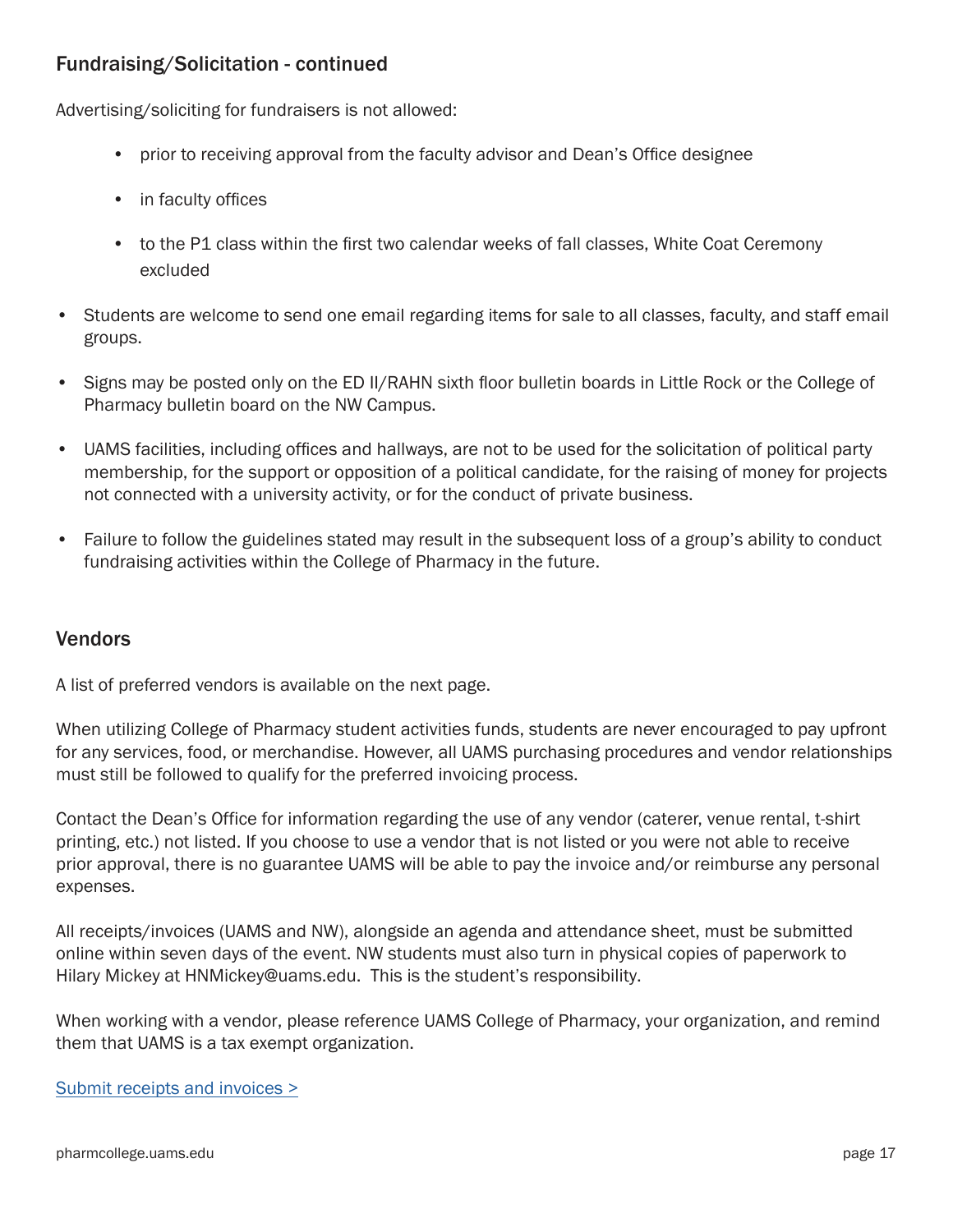## Vendors - continued

## Little Rock Caterers

- Papa John's (store #202) 5024 Club Road Little Rock, AR 72207 (501) 664-5777
- Chick-fil-a (Markham & University) 6201 W Markham St Little Rock, AR 72205 (501) 663-8080
- Panera Bread (store #202853) 314 S. University Little Rock, AR 72205 (501) 664-6878

*Must also reference house account #1540377 and have a PO# from Dean's Office* 

- Moe's Southwest Grill 12312 Chenal Parkway Little Rock, AR 72211 (877) 600-6637
- Whole Hog 2516 Cantrell Road Little Rock, AR 72202 (501) 664-5025
- UAMS Gathering Place on-site UAMS catering

*Must order through a College of Pharmacy staff member.*

For additional LR vendor options, contact Heather Brewer at [HABrewer@uams.edu.](mailto:HABrewer@uams.edu)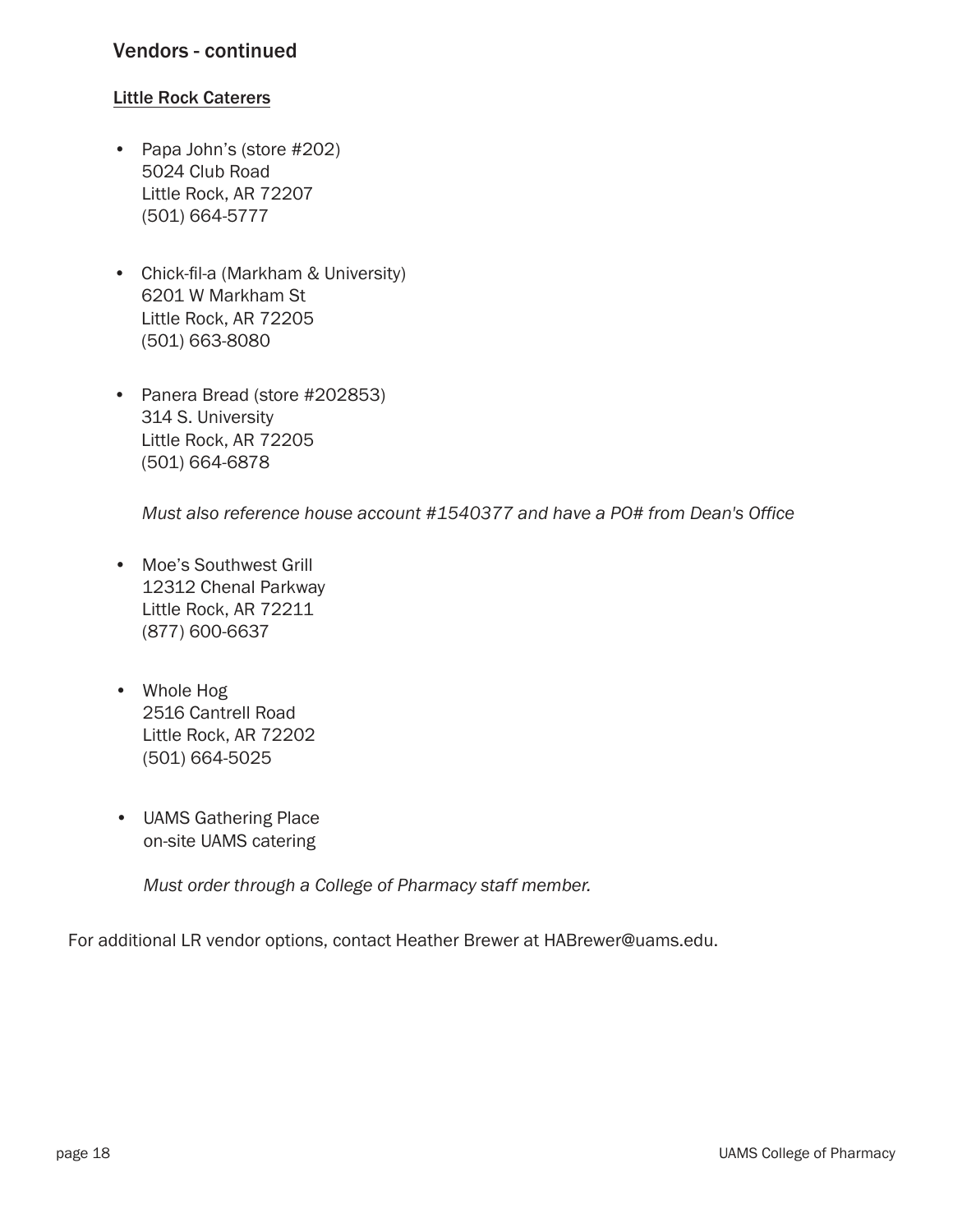## Vendors - continued

## NW Caterers

For any transaction below, the student ordering must ask that billing be sent to Heather Brewer at the Little Rock campus. Also, when working with a vendor, please reverence UAMS College of Pharmacy and your organization, and remind them that UAMS is tax exempt. If this is not done, payment is not guaranteed.

- Chick-fil-a (Razorback Road) 1369 W. Martin Luther King Blvd Fayetteville , AR 72701 (479) 444-6570 • Chick-fil-a (store #00532) 4180 N. College Ave Fayetteville, AR 72701 (479) 443-0343
- Eureka Pizza 826 N. Leverett Fayetteville, AR 72701 (479) 443-7777

## *Per the vendor, DO NOT choose NW billing when ordering.*

- Sassy's Red House 708 N. College Ave Fayetteville, AR 72701 (479) 856-6366
- Jason's Deli 745 E Joyce Blvd Suite 114 Fayetteville, AR 72703 (479) 442-5500
- Rick's Bakery 1220 N. College Ave Fayetteville, AR 72703 (479) 442-2166
- Tacos 4 Life 1572 N. College Ave Fayetteville, AR 72703 (479) 966-4150
- U.S. Pizza Co. 202 W. Dickson Fayetteville, AR 72701 (479) 582-4808

For additional NW vendor options, contact Hilary Mickey at [HNMickey@uams.edu.](mailto:HNMickey@uams.edu)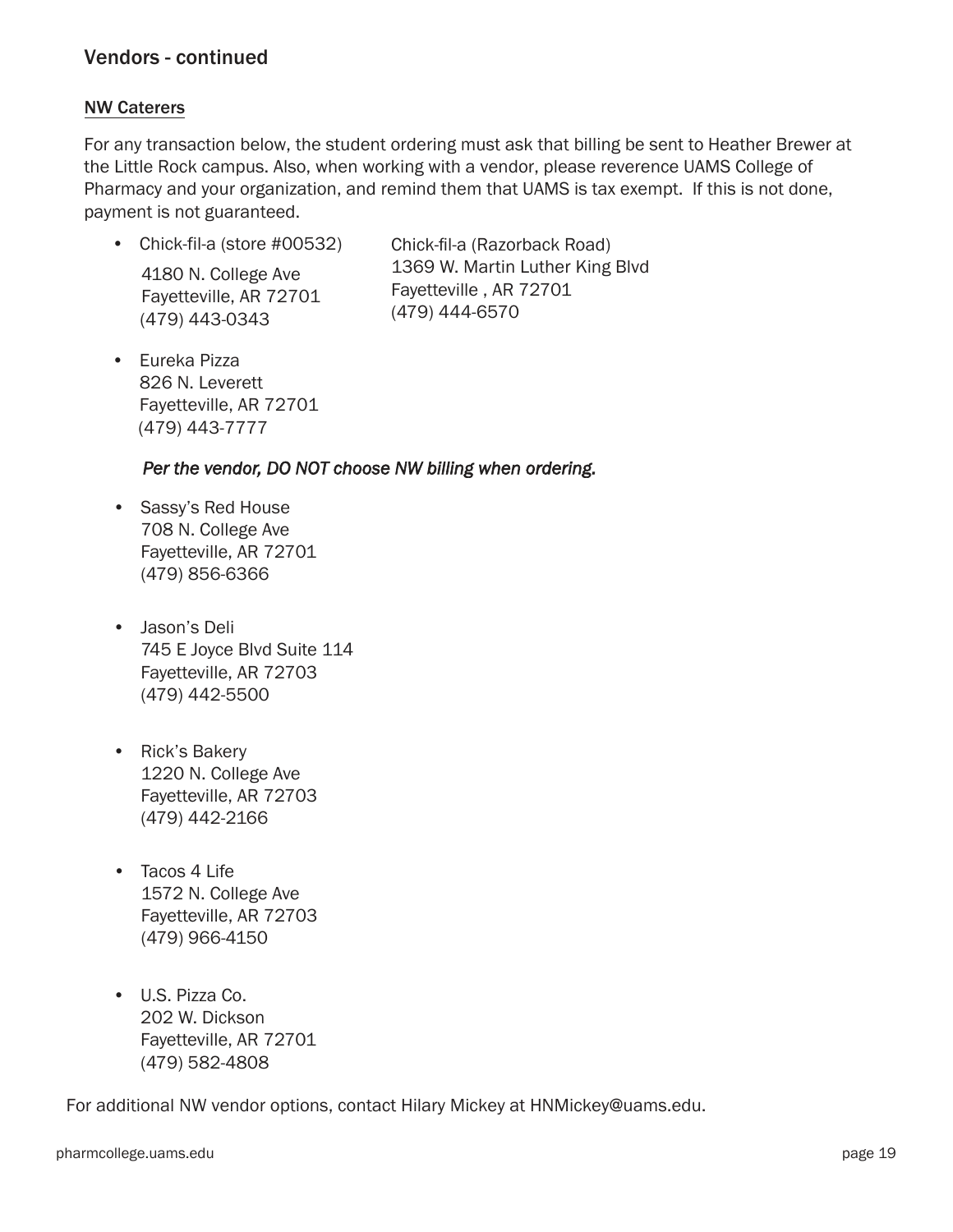# Regulations of Fraternity Pledging

By mutual agreement, the three pharmacy professional fraternities—Kappa Epsilon, Kappa Psi, and Phi Delta Chi—have adopted certain regulations concerning the recruitment and pledging of new members.

- Recruitment (i.e. RUSH) will occur during a two-week time frame and will be announced by September 1 each year.
- Recruitment will begin with a joint meeting sponsored by all fraternities at noon on the first Monday of the recruitment period.
- Each fraternity choosing to have a party during recruitment may do so. The fraternities will rotate nights each year to avoid giving any one group the advantage or disadvantage of a particular night.
- There will be no other fraternity sponsored parties during recruitment.
- The invitation to pledge (bids) and acceptance dates will be announced in October.
- There will be absolutely no formal recruitment after bids are extended.
- Professional and personal courtesy between fraternities is expected at all times, but should be emphasized during this busy time.
- The College of Pharmacy supports student activities; however, the college does not support or condone the use of alcohol, illicit drugs, or other mind altering substances at any time among the student body.
- Please refer to the UAMS campus policy on hazing detailed in the College of Pharmacy Catalog and Student Handbook.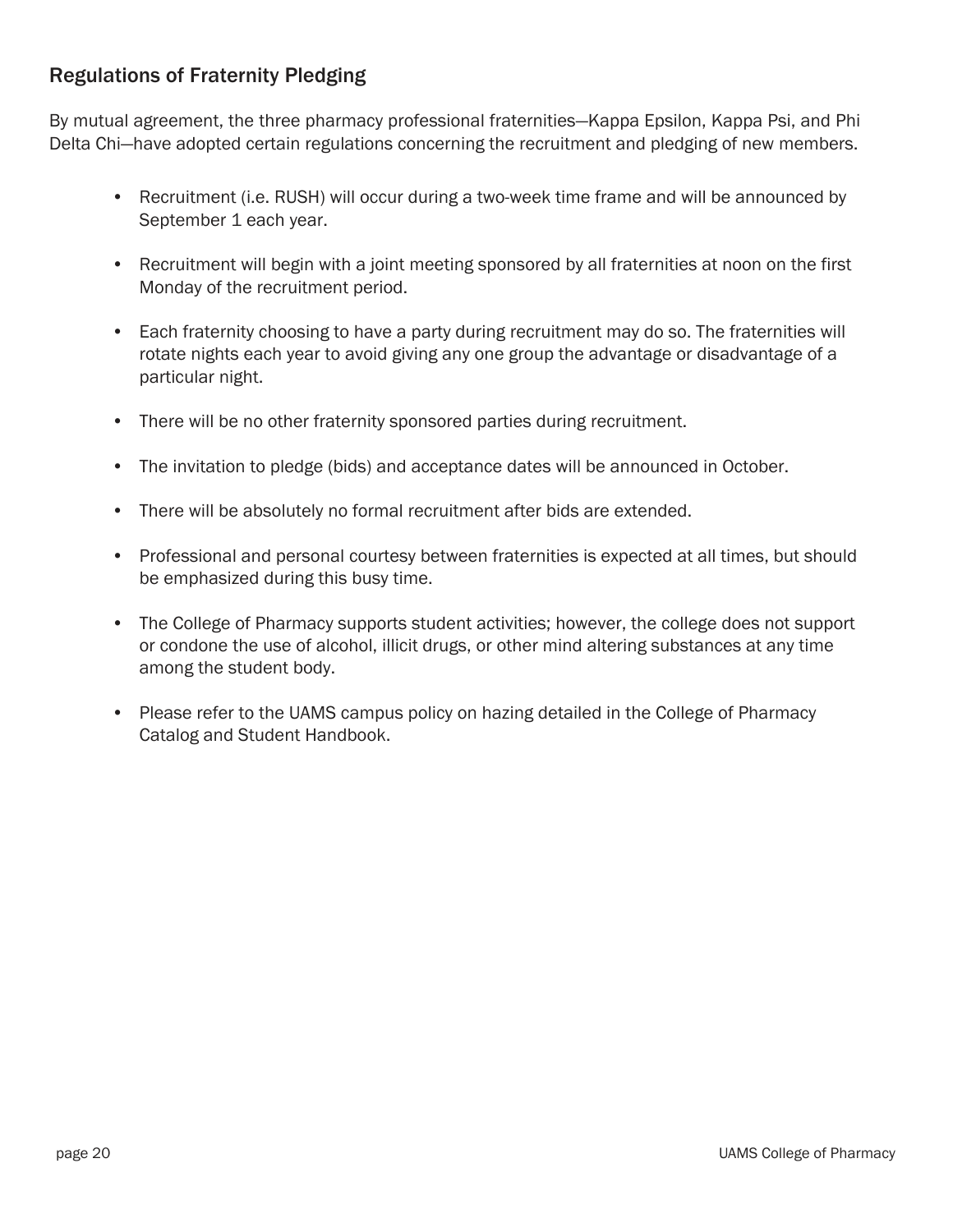# Student Leadership Office

The office key is kept by the Dean's Office. See the Dean's Office front desk for access. Additionally, cabinet/drawer keys are maintained by the chapter and chapter advisor. If a new key is needed, this is at the cost and convenience of the chapter. Questions can be directed to Heather Brewer at HABrewer@uams.edu.

Maintena[nce and cleanliness of th](https://pharmcollege.uams.edu/current-students/academic-programs/policies-procedures/)e student leadership office is the responsibility of the students.

The college has purchased a large refrigerator to be used by the organizations to chill drinks before meetings. In order to keep the refrigerator clean, a cleaning schedule has been established:

| January  | APhA-ASP    | August    | <b>NCPA</b>                |
|----------|-------------|-----------|----------------------------|
| February | <b>SSHP</b> | September | $\Phi \Delta X$            |
| March    | CPFI        | October   | $PX / \Phi \Lambda \Sigma$ |
| April    | KE.         | November  | <b>SNPhA</b>               |
| May      | ΚΨ          | December  | <b>SSNP</b>                |

NW Campus: There is a storage shelf located in the storage area, P10, for student organizations to store supplies. Drinks can be transferred before meetings to the refrigerator in the breakroom to chill. Be sure to label drinks with organizations name.

## Health Screenings

Supplies for health screenings are available through the Department of Pharmacy Practice and the Dean's Office. Campus contacts are:

## Little Rock Campus

Janey Johnson, 501-686-5557 (office), 501-686-8315 (fax) CJJohnson@uams.edu, ED II 6/104

## NW Campus

[Hilary Mickey, 479-713-84](mailto:CJJohnson@uams.edu)04 (office) HNMickey@uams.edu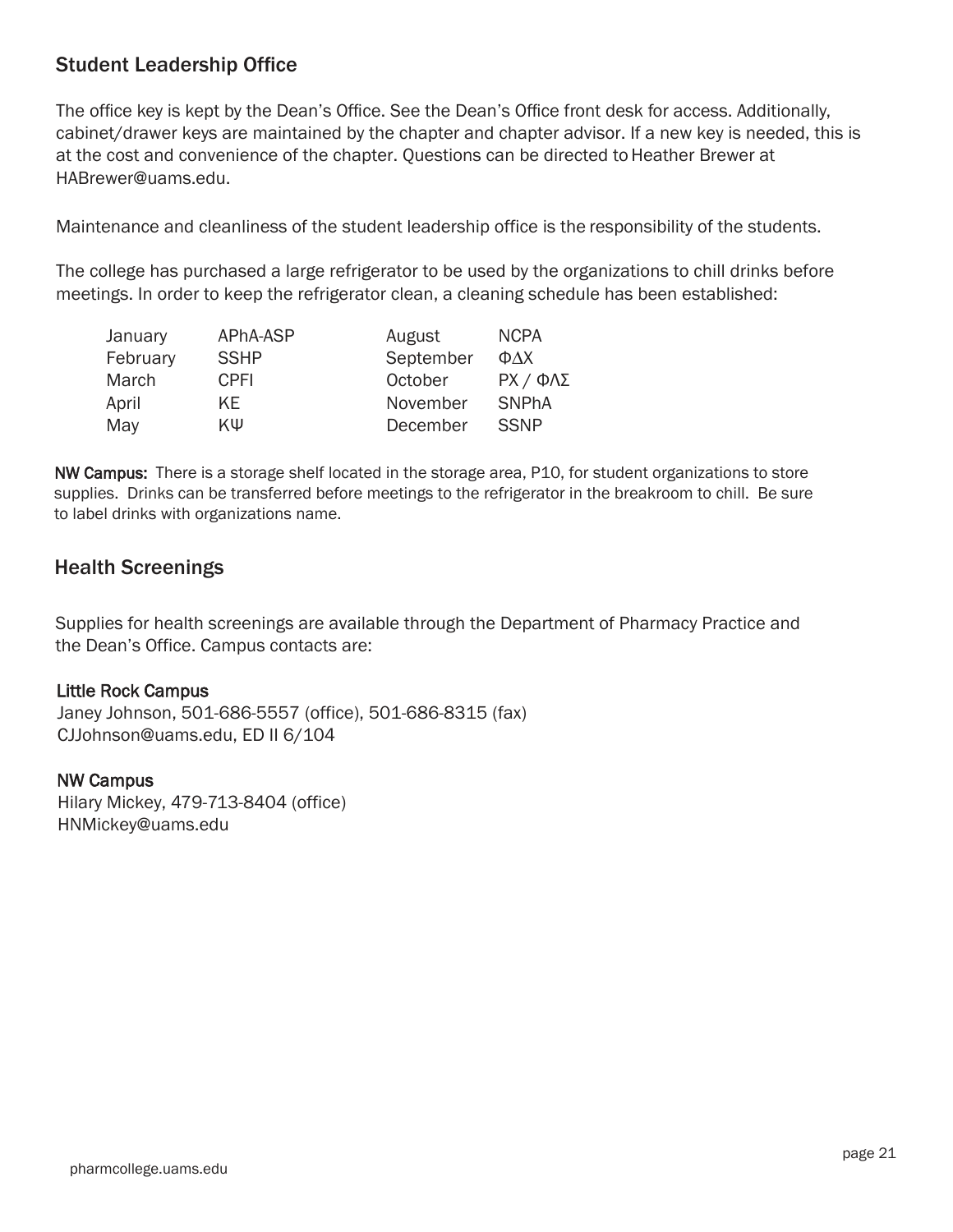# Health Screenings - continued

The following policies apply:

- Requests are made by completing the Screening Supplies Request Form (see pages 23 and 24) at least three weeks in advance and submitting to the appropriate staff member. Failure to submit your request at least three weeks in advance may result in failure to receive needed equipment.
- Your organization advisor must sign the Screening Supplies Request Form prior to submission to the Dean's Office.
- If your request is not part of an organization event, please discuss your submission directly with Dr. Schwanda Flowers on the Little Rock campus or Dr. Scott Warmack on the NW campus prior to submitting a request.
- Priority will be given to early applicants.
- Requests for cholesterol testing supplies are made on a case-by-case basis after discussion with Dr. Schwanda Flowers on the Little Rock campus or Dr. Scott Warmack on the NW campus. Please submit screening request 4 - 6 weeks in advance to allow for a supply order.
- Each organization is allowed 45 cholesterol strips per year. Any cholesterol supplies above this must be approved by Dr. Schwanda Flowers.
- The Associate Dean reserves the right to decline screening supply requests.
- You should return the supplies in the condition in which they were received within two business days.
- Failure to return supplies and information forms in a timely manner may result in denial of requests for supplies in the future.
- For screenings originating from the Little Rock Campus, the Health Screening Information Forms, and related results forms (Weight/BMI, Blood Pressure, and/or Glucose/Cholesterol as appropriate) should be returned to Janey Johnson within two business days.
- For screenings originating on the NW campus, the Health Screening Information Forms, and related results forms should be returned to Hilary Mickey within two business days.
- Screening supplies requests from individual students will not be accepted after March 30 of a given academic year.
- As of July 2015, health screenings will no longer include the bone density option.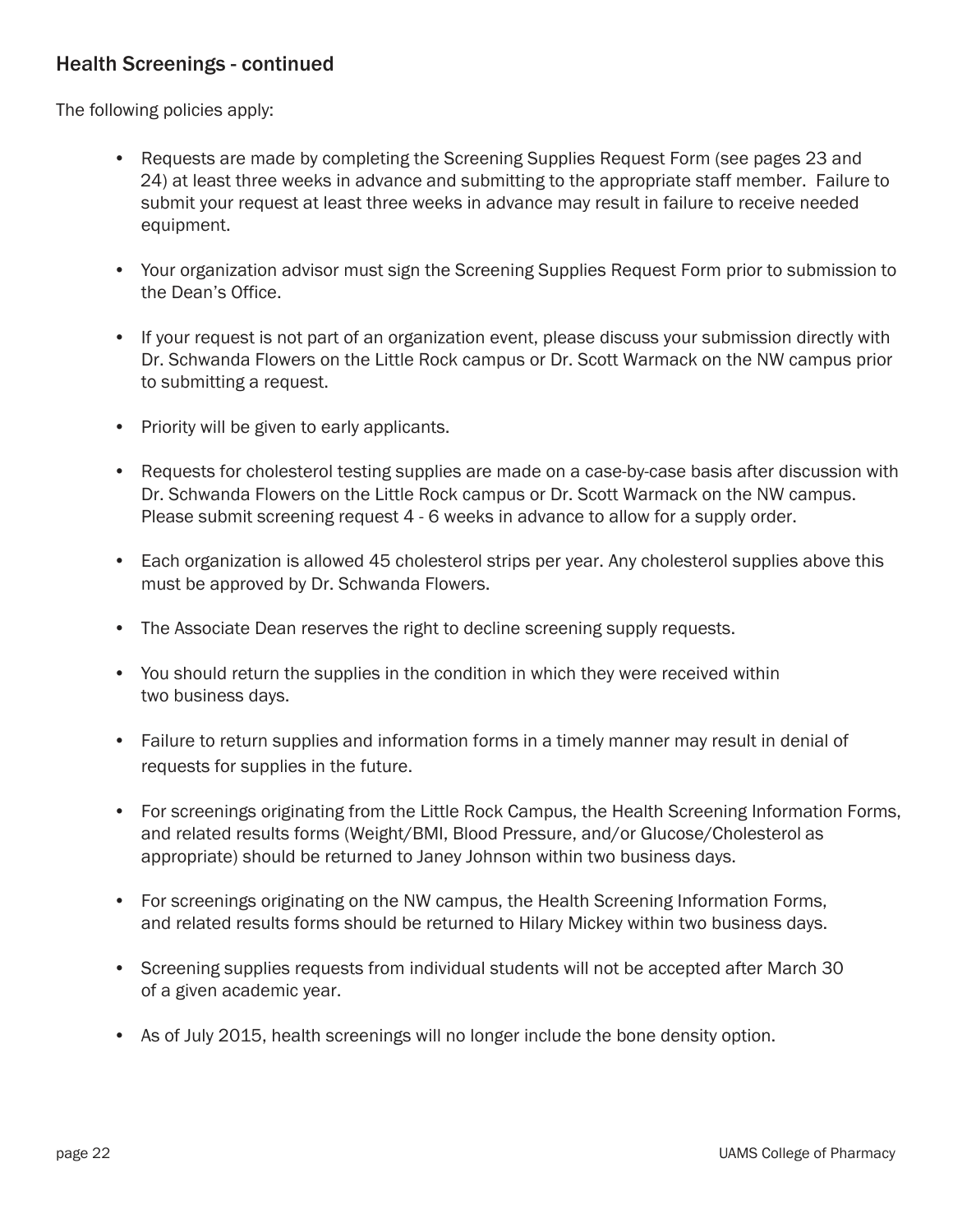## **Screening Supplies Request Form – Little Rock**

*submit three weeks prior to the UAMS College of Pharmacy Dean's Office, EDII 6/104, 501-686-5557*

|                                    | Date of Event: The contract of Event:                                                                                                                                                                                               |
|------------------------------------|-------------------------------------------------------------------------------------------------------------------------------------------------------------------------------------------------------------------------------------|
| <b>Location and City of Event:</b> |                                                                                                                                                                                                                                     |
|                                    |                                                                                                                                                                                                                                     |
| # of Anticipated Pharm.D./Faculty: |                                                                                                                                                                                                                                     |
|                                    | <b>Estimated Patient Attendance:</b> The Contract of the Contract of the Contract of the Contract of the Contract of the Contract of the Contract of the Contract of the Contract of the Contract of the Contract of the Contract o |

**Please complete box(es) below for suppliesneeded:**

| Qty |                                                                                     |
|-----|-------------------------------------------------------------------------------------|
|     | <b>General Supplies</b>                                                             |
|     | Station Container (lancets, Band-Aids, cotton balls, hand sanitizer, alcohol swabs) |
|     | <b>Sharps Container</b>                                                             |
|     | Gloves - Small                                                                      |
|     | Gloves - Medium                                                                     |
|     | Gloves - Large                                                                      |
|     | Clip Boards                                                                         |
|     | Paperwork                                                                           |
|     | Cloth Tablecloth                                                                    |
|     | Trash bags                                                                          |
|     | <b>Glucose Supplies</b>                                                             |
|     | Glucometers                                                                         |
|     | Glucometer Test Strips - Box of 50                                                  |
|     | <b>BMI Supplies</b>                                                                 |
|     | Scale                                                                               |
|     | Tape measure for height                                                             |
|     | <b>Body Fat Analysis machines</b>                                                   |
|     | <b>Blood Pressure Supplies</b>                                                      |
|     | Stethoscopes                                                                        |
|     | <b>Blood Pressure Cuffs - Normal Size</b>                                           |
|     | Blood Pressure Cuffs - Large Size                                                   |
|     | <b>Cholesterol Supplies</b> prior approval mandatory                                |
|     | CardioCheck machine                                                                 |
|     | CardioCheck Strips - 15                                                             |
|     | Capillary Tubes-25                                                                  |
|     | Capillary Plungers-25                                                               |

Advisor Signature: Date:

Assoc. Dean Signature: Date:

Person Picking Up Supplies: Date to be pickedup: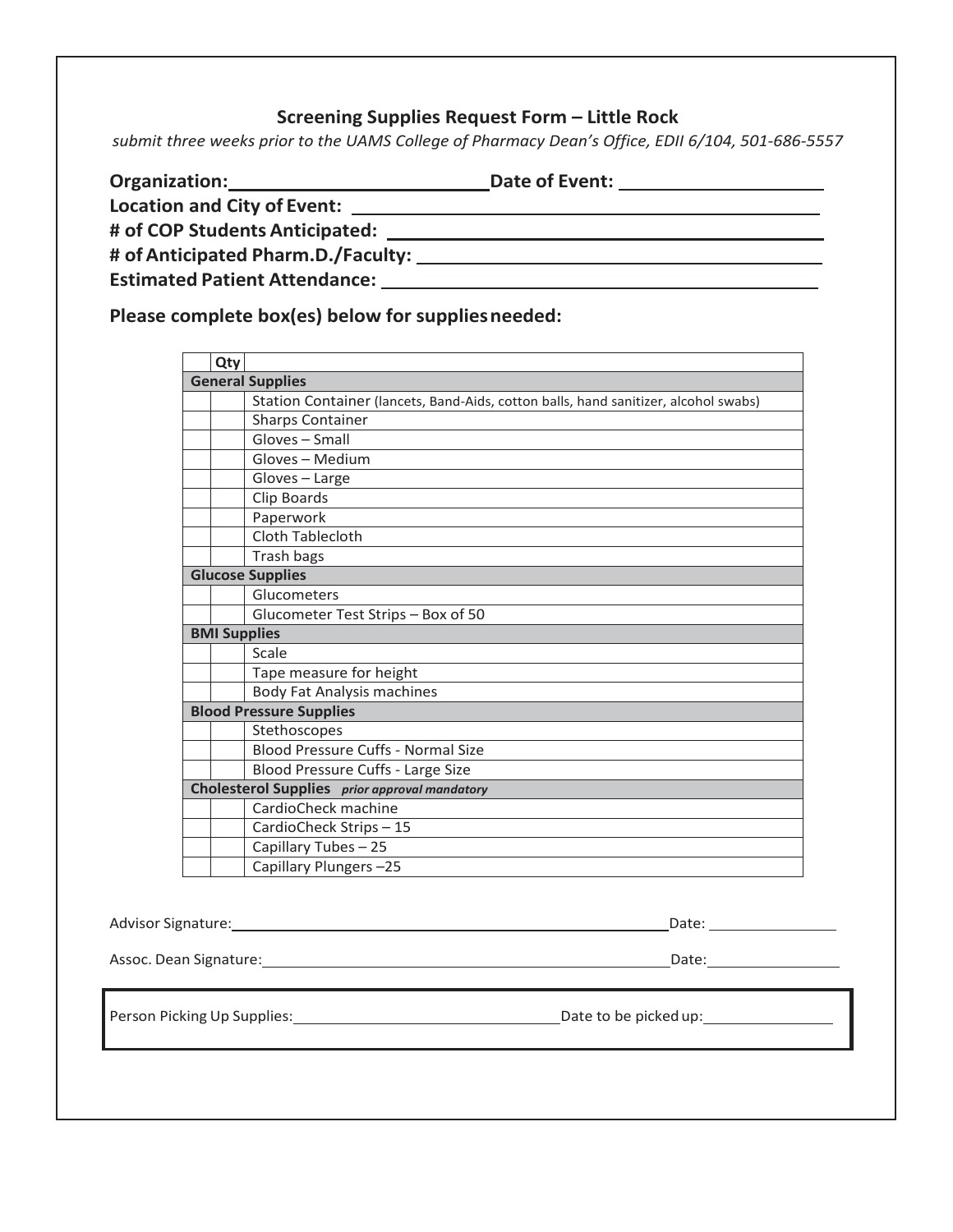## **Screening Supplies Request Form – Northwest Campus**

*submit three weeks prior to Hilary Mickey*

| Organization/Student:<br><u>Department</u>                                                                                                                                                                                     | Date of Event: National Property Control Control Control Control Control Control Control Control Control Control Control Control Control Control Control Control Control Control Control Control Control Control Control Contr |
|--------------------------------------------------------------------------------------------------------------------------------------------------------------------------------------------------------------------------------|--------------------------------------------------------------------------------------------------------------------------------------------------------------------------------------------------------------------------------|
|                                                                                                                                                                                                                                |                                                                                                                                                                                                                                |
|                                                                                                                                                                                                                                |                                                                                                                                                                                                                                |
|                                                                                                                                                                                                                                |                                                                                                                                                                                                                                |
|                                                                                                                                                                                                                                |                                                                                                                                                                                                                                |
| Estimated Patient Attendance: University of the University of the University of the University of the University of the University of the University of the University of the University of the University of the University o |                                                                                                                                                                                                                                |

**Please complete box(es) below for suppliesneeded:**

| Qty                 |                                                                              |
|---------------------|------------------------------------------------------------------------------|
|                     | <b>General Supplies</b>                                                      |
|                     | Station Container (lancets, Band-Aids, gauze, hand sanitizer, alcohol swabs) |
|                     | <b>Sharps Container</b>                                                      |
|                     | Gloves - Small                                                               |
|                     | Gloves - Medium                                                              |
|                     | Gloves - Large                                                               |
|                     | Clip Boards                                                                  |
|                     | Paperwork (See Health Education binder on front desk)                        |
|                     | Tablecloth                                                                   |
|                     | Biohazard bags/Trashcans                                                     |
|                     | Table                                                                        |
|                     | Chairs                                                                       |
|                     | <b>Glucose Supplies</b>                                                      |
|                     | Glucometers                                                                  |
|                     | Glucometer Test Strips - Box of 50                                           |
| <b>BMI Supplies</b> |                                                                              |
|                     | Scale                                                                        |
|                     | Tape measure for height                                                      |
|                     | <b>Blood Pressure Supplies</b>                                               |
|                     | Stethoscopes                                                                 |
|                     | <b>Blood Pressure Cuffs - Normal Size</b>                                    |
|                     | Blood Pressure Cuffs - Large Size                                            |
|                     | <b>Cholesterol Supplies</b> prior approval mandatory                         |
|                     | CardioCheck machine                                                          |
|                     | CardioCheck Strips - 15                                                      |
|                     | Capillary Tubes - 25                                                         |
|                     | Capillary Plungers-25                                                        |
|                     |                                                                              |
|                     |                                                                              |
| Student Signature:  | Date:                                                                        |

Assoc. Dean Signature: Date:

Person Picking Up Supplies: Date to be pickedup: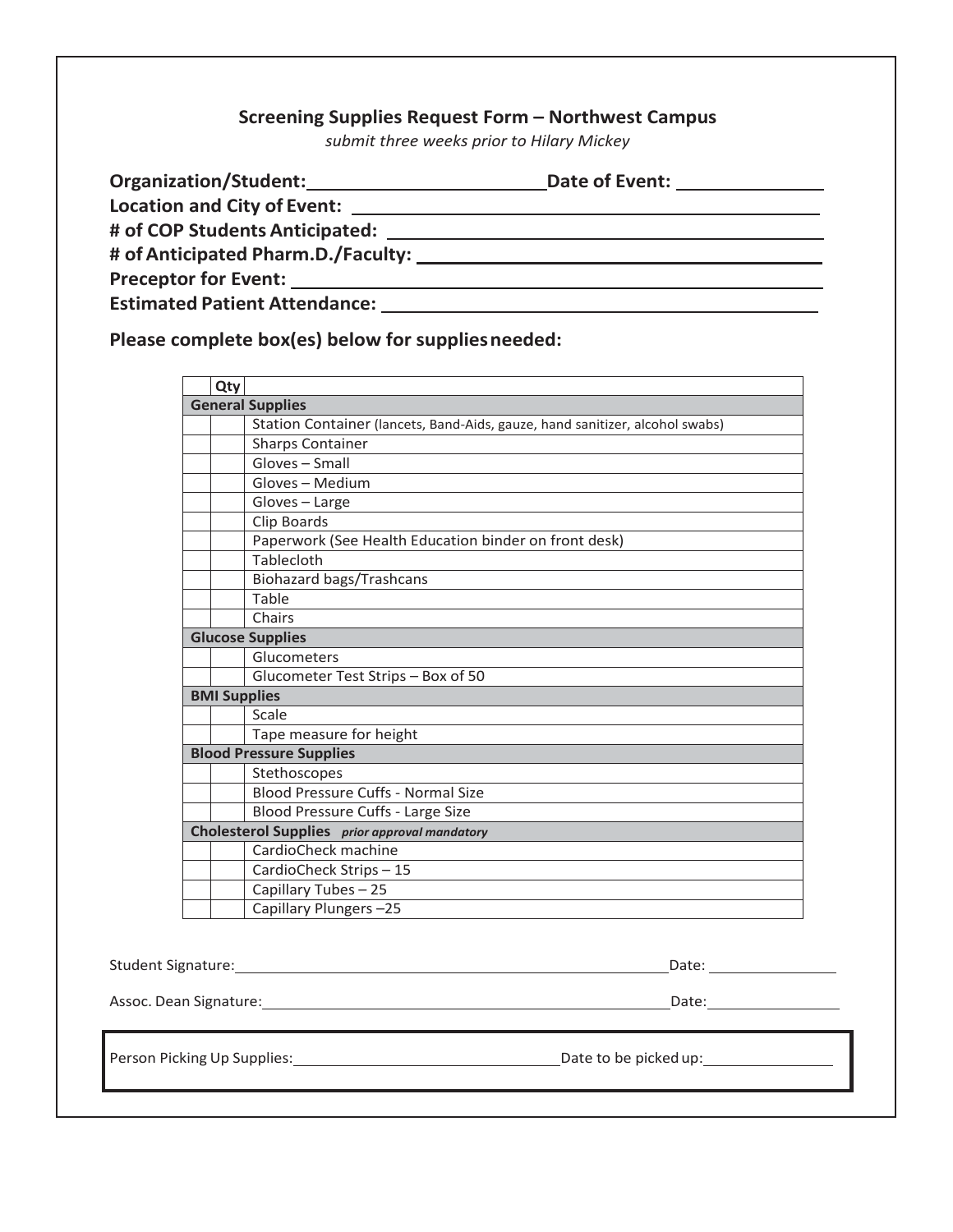Student organizations are permitted to solicit alumni and area businesses regarding external sponsorship. The funds/items received will be the responsibility of the chapter, including any applicable donor receipts. In order to coordinate with COP/UAMS Institutional Advancement initiatives, a chapter must contact the College of Pharmacy Director of Development prior to any request greater than \$1,000.